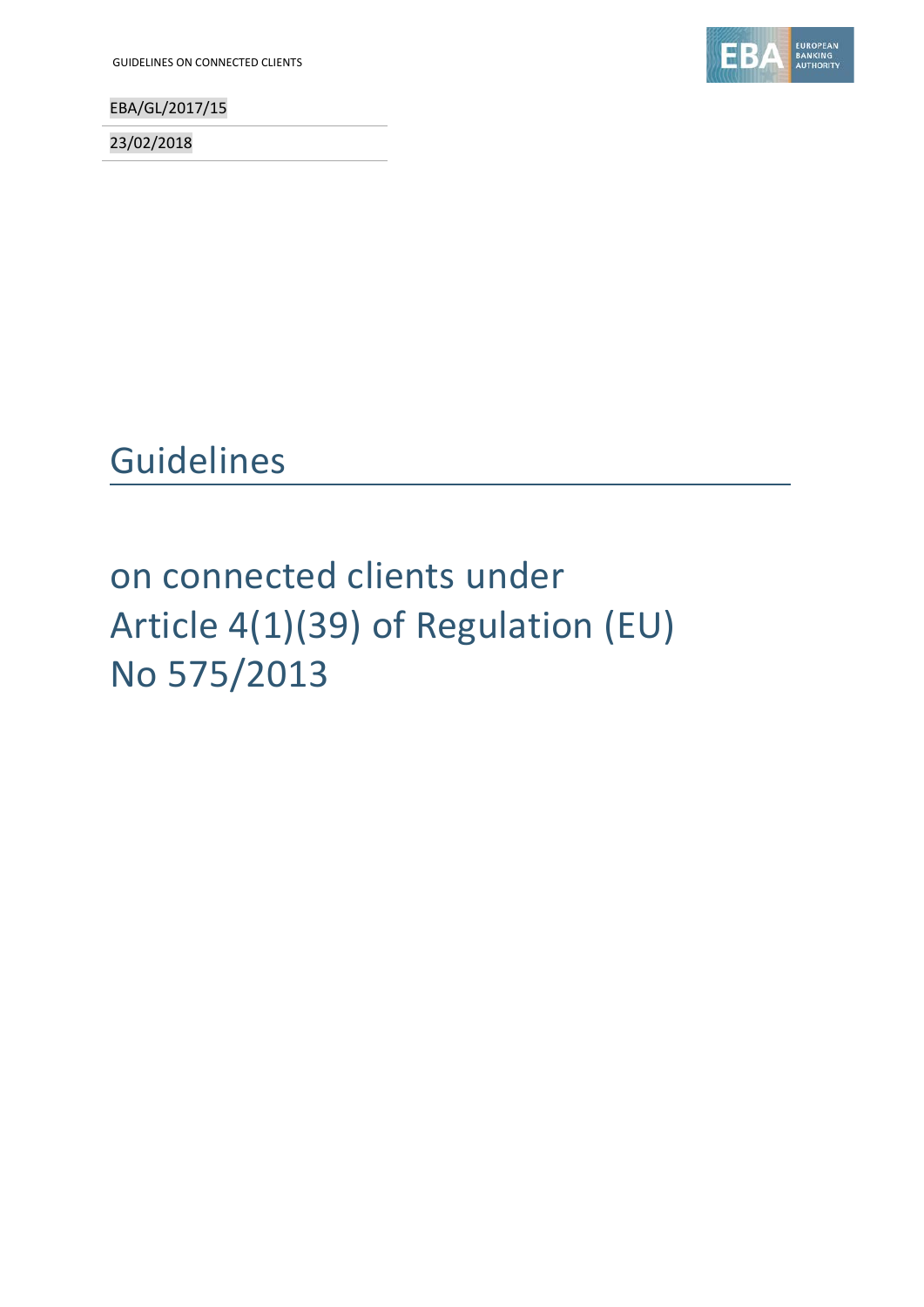

# 1. Compliance and reporting obligations

## Status of these guidelines

- 1. This document contains guidelines issued pursuant to Article 16 of Regulation (EU) No [1](#page-1-0)093/2010.<sup>1</sup> In accordance with Article 16(3) of Regulation (EU) No 1093/2010, competent authorities and financial institutions must make every effort to comply with the guidelines.
- 2. Guidelines set out the EBA's view of appropriate supervisory practices within the European System of Financial Supervision or of how Union law should be applied in a particular area. Competent authorities as defined in Article 4(2) of Regulation (EU) No 1093/2010 to whom guidelines apply should comply by incorporating them into their practices as appropriate (e.g. by amending their legal framework or their supervisory processes), including where guidelines are directed primarily at institutions.

## Reporting requirements

.

- 3. In accordance with Article 16(3) of Regulation (EU) No 1093/2010, competent authorities must notify the EBA as to whether they comply or intend to comply with these guidelines, or otherwise give reasons for non-compliance, by 23/04/2017.
- 4. In the absence of any notification by this deadline, competent authorities will be considered by the EBA to be non-compliant. Notifications should be sent by submitting the form available on the EBA website to [compliance@eba.europa.eu](mailto:compliance@eba.europa.eu) with the reference 'EBA/GL/2017/15'.
- 5. Notifications should be submitted by persons with appropriate authority to report compliance on behalf of their competent authorities. Any change in the status of compliance must also be reported to the EBA. Notifications will be published on the EBA website, in line with Article 16(3).

<span id="page-1-0"></span><sup>&</sup>lt;sup>1</sup> Regulation (EU) No 1093/2010 of the European Parliament and of the Council of 24 November 2010 establishing a European Supervisory Authority (European Banking Authority), amending Decision No 716/2009/EC and repealing Commission Decision 2009/78/EC (OJ L 331, 15.12. 2010, p. 12).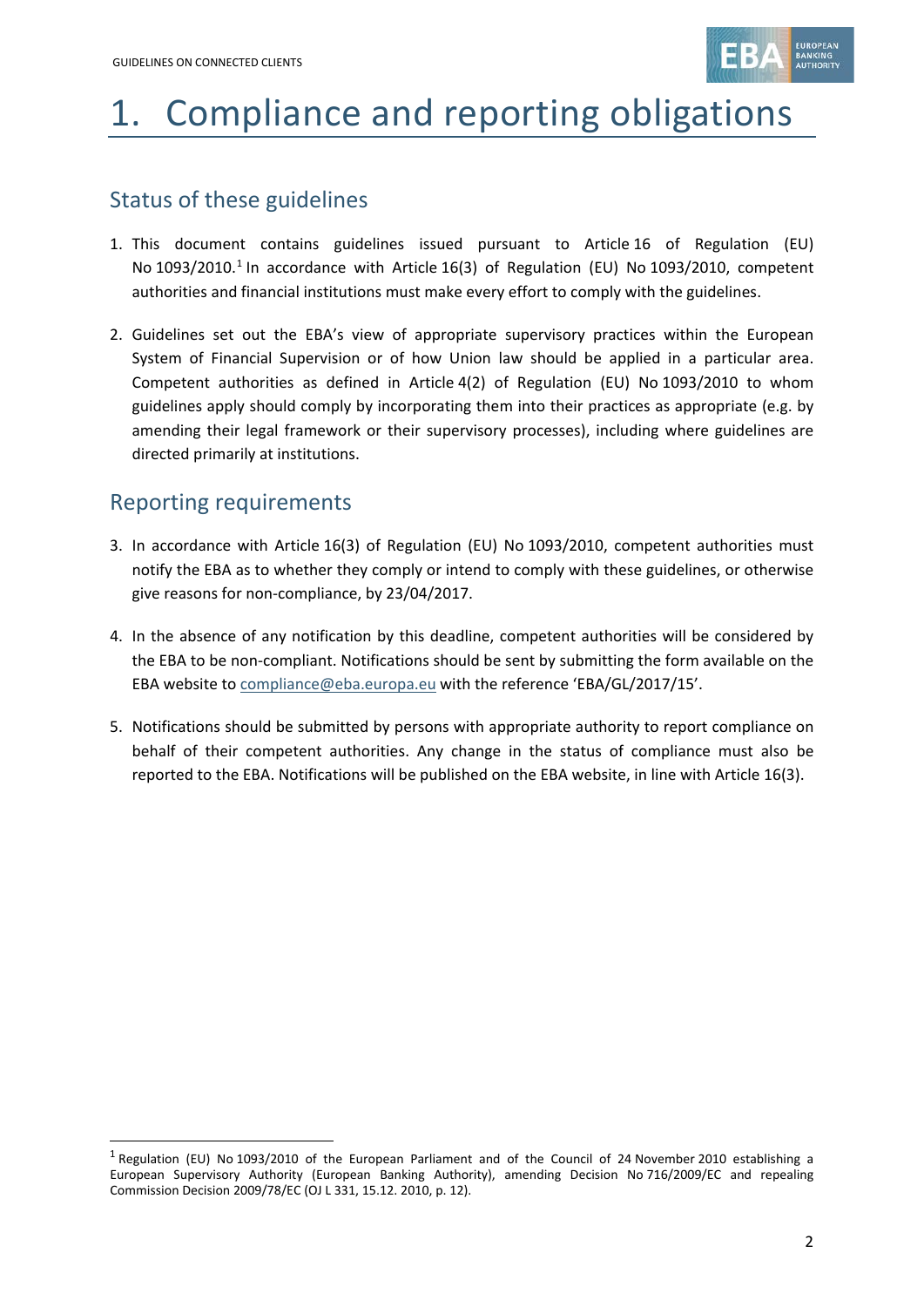

# 2. Subject matter, scope and definitions

## Subject matter and scope of application

6. These guidelines specify the approach institutions, as defined under point (3) of Article 4(1) of Regulation (EU) No 575/2013, should take when applying the requirement to group two or more clients into a 'group of connected clients' because they constitute a single risk in accordance with Article 4(1)(39) of that Regulation.

### Addressees

7. These guidelines are addressed to competent authorities as defined in point (i) of Article 4(2) of Regulation (EU) No 1093/2010 and to financial institutions as defined in Article 4(1) of Regulation No 1093/2010.

## Definitions

8. Unless otherwise specified, terms used and defined in Regulation (EU) No 575/2013 and Directive 2013/36/EU have the same meaning in these guidelines.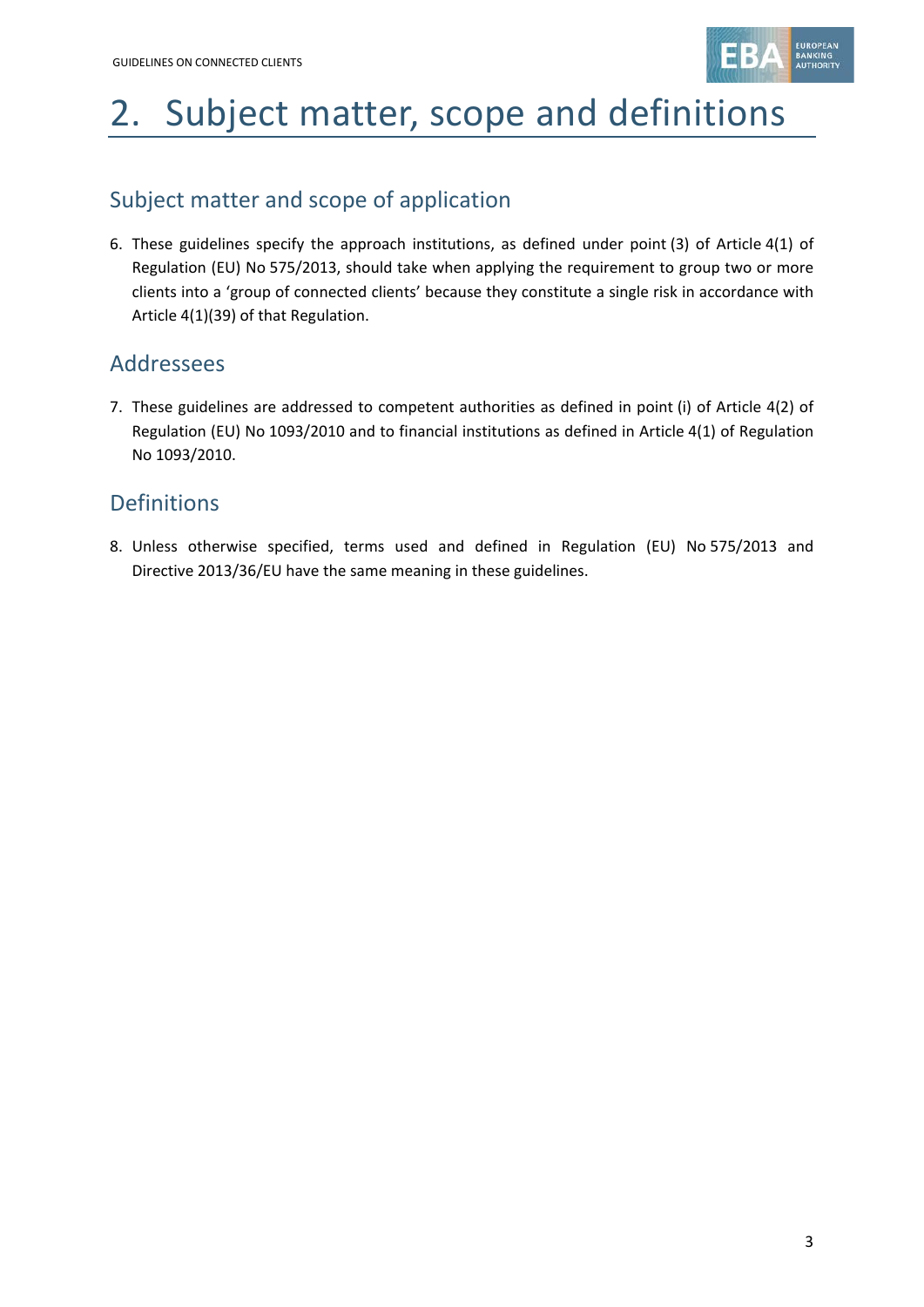

# 3. Implementation

## Date of application

9. These guidelines apply from 1 January 2019.

## Repeal

10.The CEBS 'Guidelines on the implementation of the revised large exposures regime', of 11 December 2009, are repealed with effect from 1 January 2019.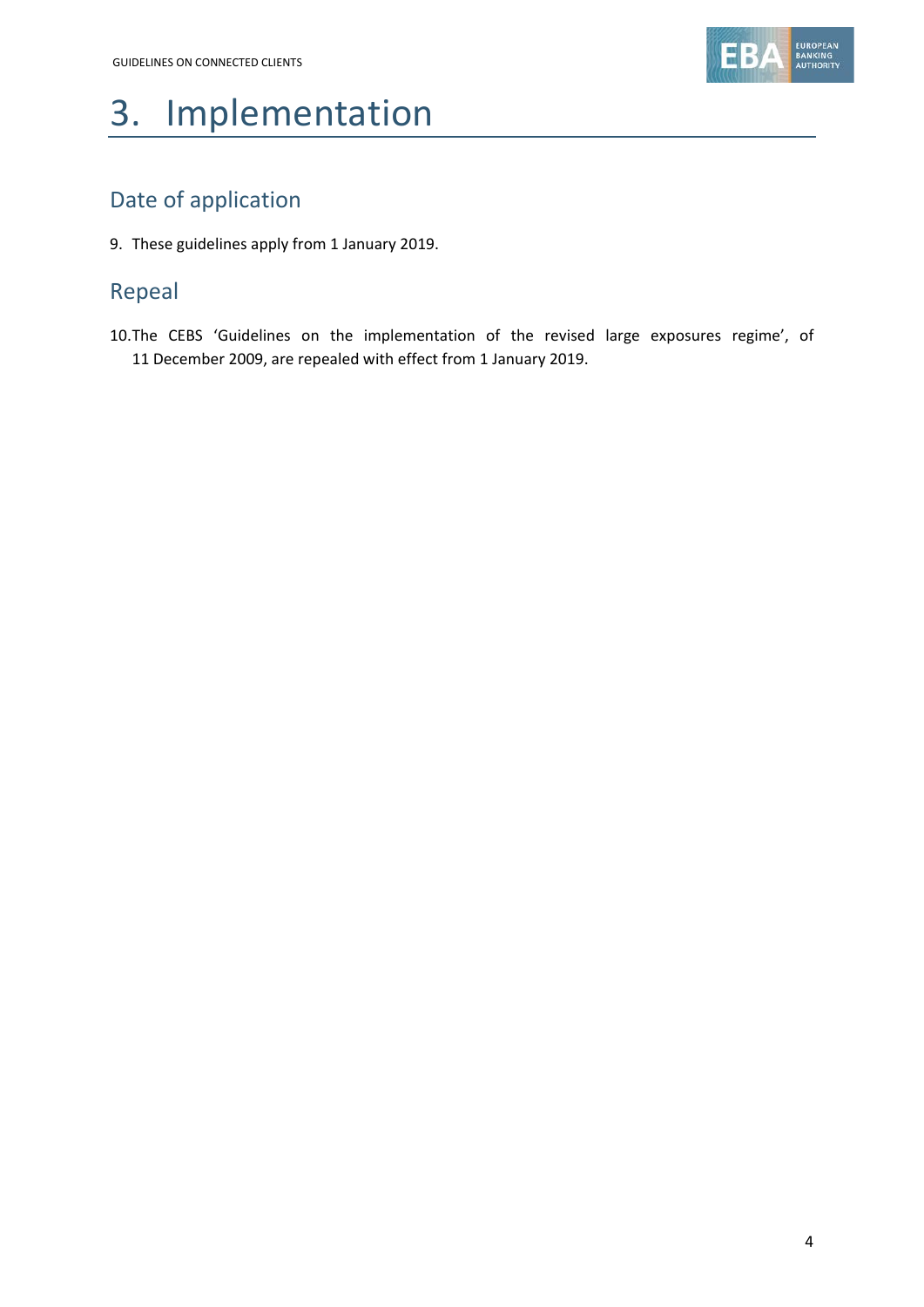1



# 4. Groups of connected clients based on control

- 11.When applying Article 4(1)(39)(a) of Regulation (EU) No 575/2013, institutions are required to assume that two or more clients constitute a single risk when there is a control relationship between them.
- 12.In exceptional cases, where institutions are able to demonstrate that no single risk exists despite the existence of a control relationship among clients, institutions should document the relevant circumstances that justify this case in a detailed and comprehensible manner. For example, in specific cases where a special purpose entity that is controlled by another client (e.g. an originator) is fully ring-fenced and bankruptcy remote – so that there is no possible channel of contagion, and hence no single risk, between the special purpose entity and the controlling entity – it may be possible to demonstrate that no single risk exists (see scenario C 1 in the annex).
- 13.Institutions should apply the concept of control as defined in Article 4(1)(37) of Regulation (EU) No 575/2013 as follows:
	- a) In relation to clients that prepare their consolidated financial statements in conformity with the national rules transposing Directive [2](#page-4-0)013/34/EU,<sup>2</sup> institutions should rely on the control relationship between a parent undertaking and its subsidiaries within the meaning of Article 22(1) and (2) of Directive 2013/34/EU. For this purpose, institutions should group clients accordingly on the basis of their clients' consolidated financial statements. To this end, references to Directive 2013/34/EU should be understood as references to the national rules that transposed Directive 2013/34/EU in the Member State where the institutions' clients are required to prepare their consolidated financial statements.
	- b) In relation to clients that prepare their consolidated financial statements in conformity with the international accounting standards adopted by the Commission in accordance with Regulation (EC) No 1606/2002, institutions should rely on the control relationship between a parent undertaking and its subsidiaries within the meaning of those accounting standards. For this purpose, institutions should group clients accordingly on the basis of their clients' consolidated financial statements.
	- c) In relation to clients to which point (a) or point (b) of this paragraph do not apply (e.g. natural persons, central governments, and clients that prepare consolidated financial statements in accordance with the accounting rules of a third country), institutions should deem to be control relationships those between any natural or legal person and an undertaking that are similar to the parent undertaking/subsidiary relationships mentioned in points (a) and (b) of this paragraph.

<span id="page-4-0"></span> $2$  Article 22(1) and (2) of Directive 2013/34/EU has replaced the content of Article 1 of Directive 83/349/EEC, referred to in Article 4(1)(37) of Regulation (EU) No 575/2013. In accordance with Article 52 of Directive 2013/34/EU, references to the repealed directive must be construed as references to Directive 2013/34/EU and must be read in accordance with the correlation table in its Annex VII.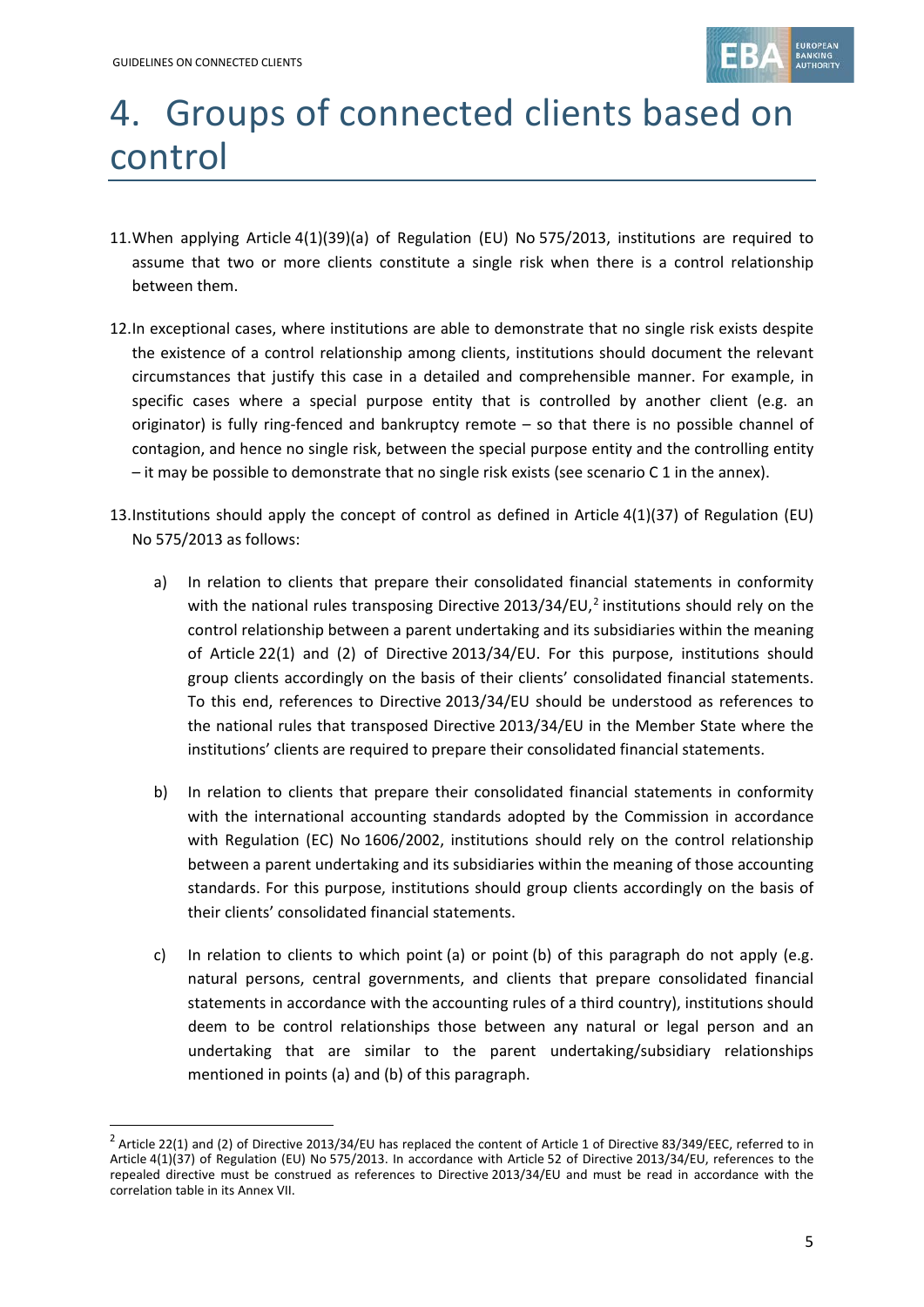

When conducting this assessment, institutions should deem any of the following criteria to constitute a control relationship:

- i. holding the majority of the shareholders' or members' voting rights in another entity;
- ii. right or ability to appoint or remove a majority of the members of the administrative, management or supervisory body of another entity;
- iii. right or ability to exercise a dominant influence over another entity pursuant to a contract, or provisions in memoranda or articles of association.

Other possible indicators of control that institutions should consider in their assessment include the following:

- iv. power to decide on the strategy or direct the activities of an entity;
- v. power to decide on crucial transactions, such as the transfer of profit or loss;
- vi. right or ability to coordinate the management of an entity with that of other entities in pursuit of a common objective (e.g. where the same natural persons are involved in the management or board of two or more entities);
- vii. holding more than 50% of the shares of capital of another entity.
- 14.Given that the decisive factor for the assessment of the existence of a control relationship is the accounting criteria or indicators of control set out in paragraph 13(a), (b) and (c), institutions should group two or more clients on account of a relationship of control, as described in this section, even where these clients are not included in the same consolidated financial statements because exemptions apply to them under the relevant accounting rules, for example under Article 23 of Directive 2013/34/EU.
- 15.Institutions should group two or more clients into a group of connected clients on account of a relationship of control among these clients regardless of whether or not the exposures to these clients are exempted from the application of the large exposures limit under Article 400(1) and (2) of Regulation (EU) No 575/2013 or in accordance with exemptions under national rules implementing Article 493(3) of that Regulation.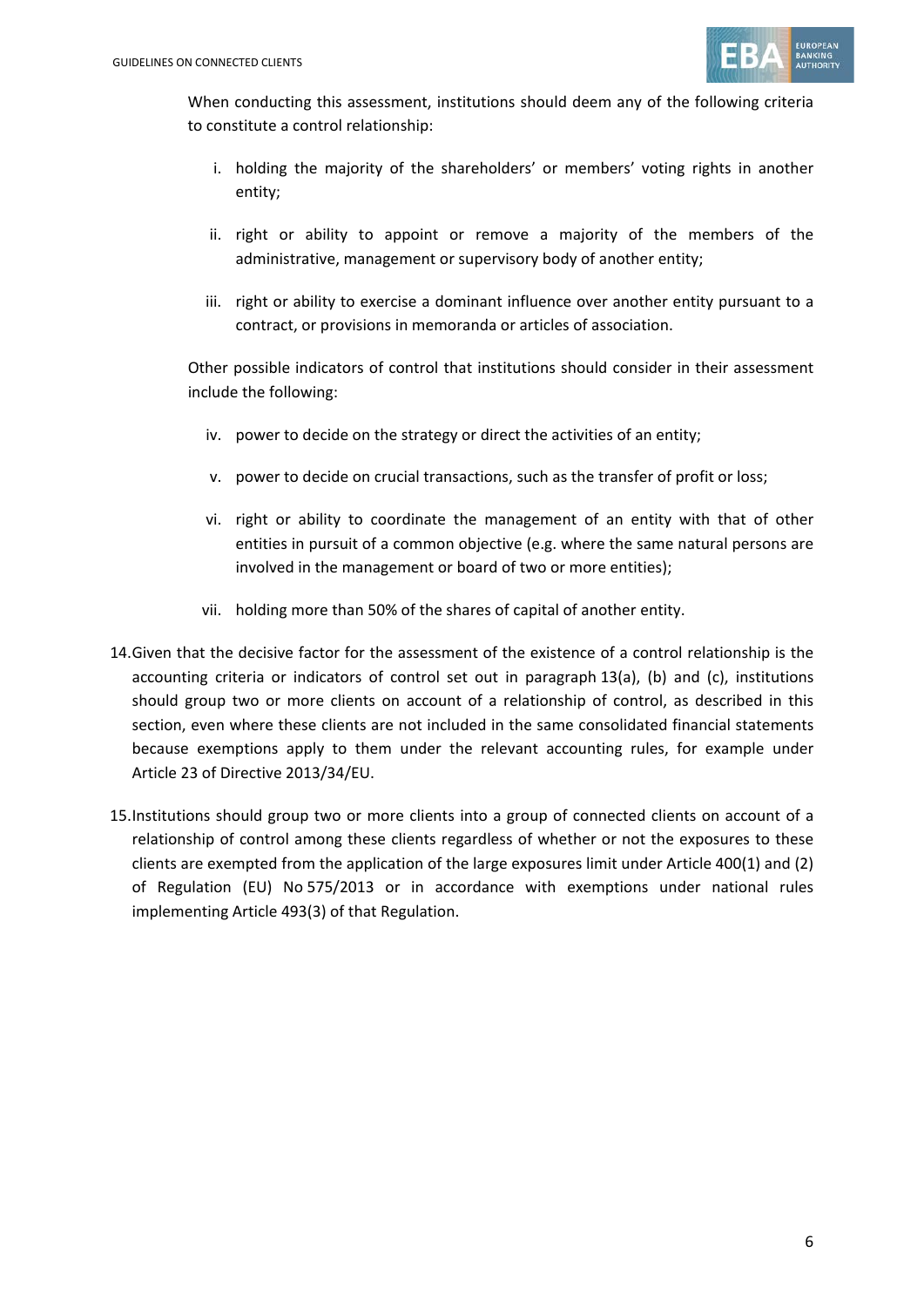

## 5. Alternative approach for exposures to central governments

- 16.In line with the definition of 'group of connected clients' under the last subparagraph of Article 4(1)(39) of Regulation (EU) No 575/2013, institutions may assess the existence of a group of connected clients separately for each of the persons directly controlled by or directly interconnected with the central government ('alternative approach'). $3$
- 17.The same provision allows for a partial application of the alternative approach, assessing separately the natural or legal persons directly controlled by or directly interconnected with the central government (see scenario CG 1 in the annex).
- 18.The provision also makes clear that:

.

- a) The central government is included in each of the groups of connected clients identified separately for the natural or legal persons directly controlled by or directly interconnected with the central government (see scenario CG 2 in the annex).
- b) Each group of connected clients under point (a) includes also persons controlled by or interconnected with the person who is directly controlled by or directly interconnected with the central government (see scenario CG 3 in the annex).
- 19.Where the entities directly controlled by or directly interconnected with the central government are economically dependent on each other, they should form separate groups of connected clients (excluding the central government), in addition to the groups of connected clients formed in accordance with the alternative approach (see scenario CG 4 in the annex).
- 20. In line with the last sentence of the last subparagraph of Article 4(1)(39) of Regulation (EU) No 575/2013, this section of the guidelines is also applicable to regional governments or local authorities to which Article 115(2) of that Regulation applies, and natural or legal persons directly controlled by or interconnected with these regional governments or local authorities.

<span id="page-6-0"></span> $3$  In accordance with Article 400(1)(a) of Regulation (EU) No 575/2013, asset items constituting claims on central governments, which unsecured would be assigned a 0% risk weight under the standardised approach, are exempted from the application of Article 395(1) (limits to large exposures) of the same regulation.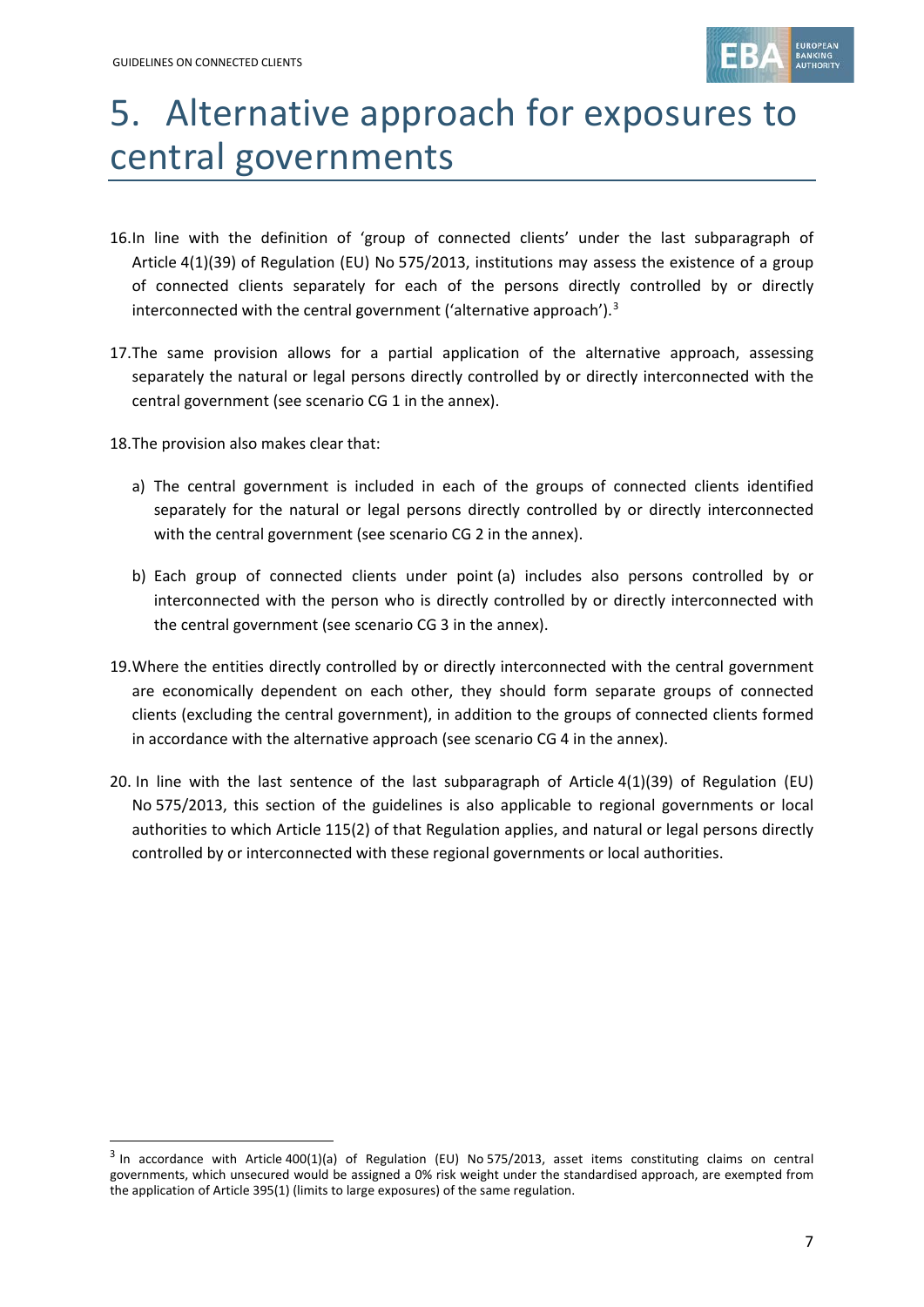

# 6. Establishing interconnectedness based on economic dependency

- 21.When assessing interconnectedness among their clients based on economic dependency, in accordance with Article 4(1)(39)(b) of Regulation (EU) No 575/2013, institutions should take into account the specific circumstances of each case, in particular whether the financial difficulties or the failure of a client would lead to funding or repayment difficulties for another client (see scenarios E 1, E 2, E 3 and E 4 in the annex).
- 22.Where an institution is able to demonstrate that the financial difficulties or the failure of a client would not lead to funding or repayment difficulties for another client, these clients do not need to be considered a single risk. In addition, two clients do not need to be considered a single risk if a client is economically dependent on another client in a limited way, meaning that the client can easily find a replacement for the other client.
- 23.Institutions should consider, in particular, the following situations when assessing economic dependency:
	- a) Where a client has fully or partly guaranteed the exposure of another client and the exposure is so significant for the guarantor that the guarantor is likely to experience financial problems if a claim occurs. [4](#page-7-0)
	- b) Where a client is liable in accordance with his or her legal status as a member in an entity, for example a general partner in a limited partnership, and the exposure is so significant for the client that the client is likely to experience financial problems if a claim against the entity occurs.
	- c) Where a significant part of a client's gross receipts or gross expenditures (on an annual basis) is derived from transactions with another client (e.g. the owner of a residential/commercial property the tenant of which pays a significant part of the rent) that cannot be easily replaced.
	- d) Where a significant part of a client's production/output is sold to another client of the institution, and the production/output cannot be easily sold to other customers.
	- e) Where the expected source of funds to repay the loans of two or more clients is the same and none of the clients has another independent source of income from which the loan may be serviced and fully repaid.
	- f) Other situations where clients are legally or contractually jointly liable for obligations to the institution (e.g. a debtor and his or her co-borrower, or a debtor and his or her spouse/partner).

<span id="page-7-0"></span><sup>4</sup> This situation refers to guarantees that do not comply with the eligibility requirements provided for in Part Three, Title II, Chapter IV (Credit Risk Mitigation) of Regulation (EU) No 575/2013 and, consequently, in relation to which the substitution approach (referred to in Article 403 of that Regulation) cannot be used for prudential purposes.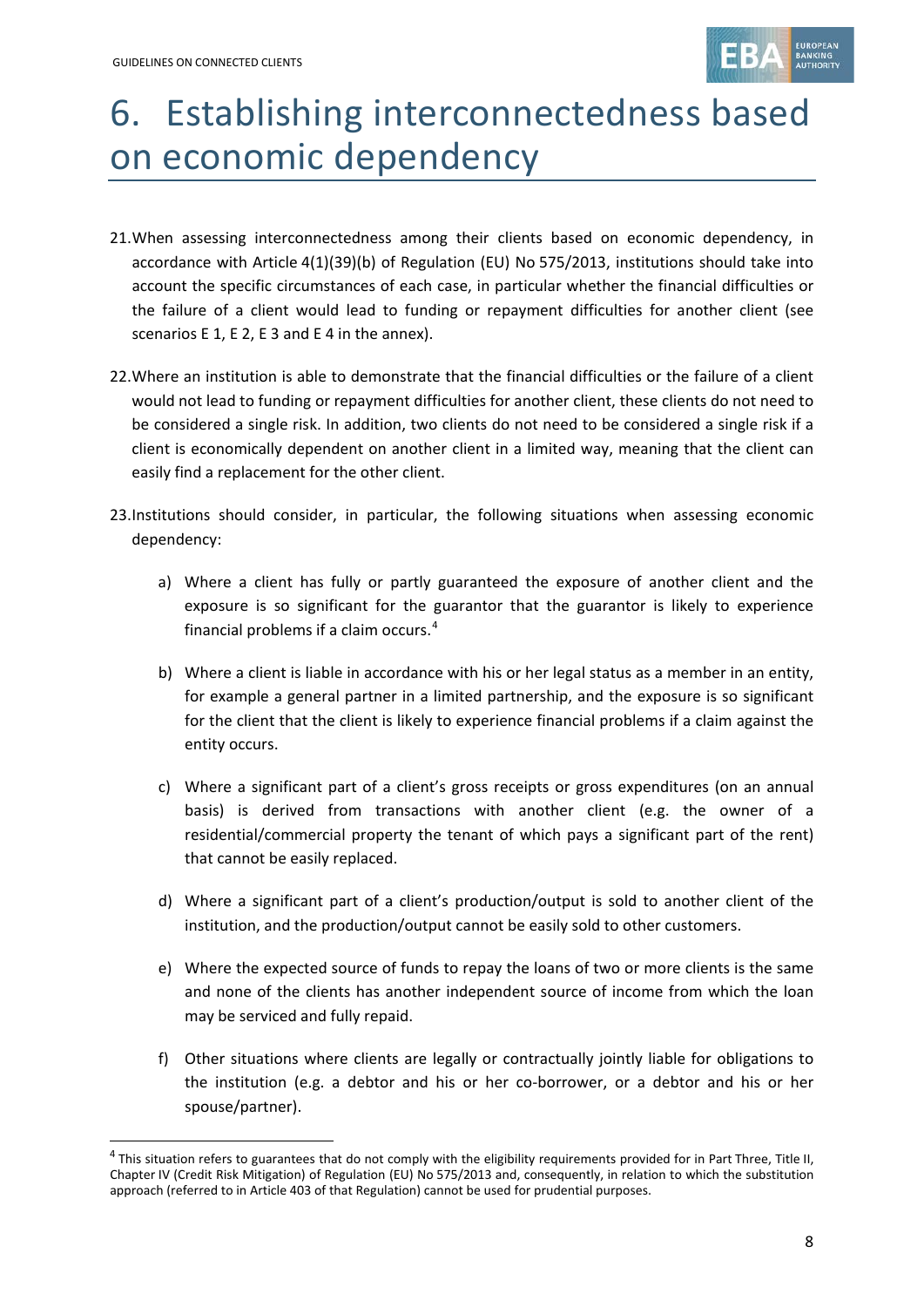

- g) Where a significant part of the receivables or liabilities of a client is to another client.
- h) Where clients have common owners, shareholders or managers. For example, horizontal groups where an undertaking is related to one or more other undertakings because they all have the same shareholder structure without a single controlling shareholder or because they are managed on a unified basis. This management may be pursuant to a contract concluded between the undertakings, or to provisions in the memoranda or articles of association of those undertakings, or if the administrative management or supervisory bodies of the undertaking and of one or more other undertakings consist for the major part of the same persons.
- 24.Institutions should also consider the non-exhaustive list of situations in paragraph 23 when assessing connections among shadow banking entities.<sup>[5](#page-8-0)</sup> Institutions should give due consideration to the fact that relationships between entities falling under the definition of shadow banking entities will most likely consist not of equity ties but rather of a different type of relationship, i.e. situations of de facto control or relationships characterised by contractual obligations, implicit support or potential reputational risk (e.g. sponsorship or even branding).
- 25.Where an institution's client is economically dependent on more than one client, which are not dependent on each other, the institution should include the latter clients in separate groups of connected clients (together with the dependent client).
- 26.Institutions should form a group of connected clients where two or more of their clients are economically dependent on an entity, even if this entity is not a client of the institution.
- 27.Institutions should group two or more clients into a group of connected clients on account of economic dependency among these clients regardless of whether or not the exposures to these clients are exempted from the application of the large exposures limit under Article 400(1) and (2) of Regulation (EU) No 575/2013 or in accordance with exemptions under national rules implementing Article 493(3) of that Regulation.

### Economic dependency through a main source of funding

- 28.Institutions should consider situations where the funding problems of one client are likely to spread to another on account of a one-way or two-way dependency on the same funding source. This does not include cases where clients get funding from the same market (e.g. the market for commercial paper) or where clients' dependency on their existing source of funding is caused by the clients' deteriorating creditworthiness, such that they cannot easily replace that source of funding.
- 29.Institutions should consider cases where the common source of funding depended on is provided by the institution itself, its financial group or its connected parties (see scenarios E 5 and E 6 in the

<span id="page-8-0"></span><sup>&</sup>lt;sup>5</sup> As defined in the EBA guidelines on limits on exposures to shadow banking entities that carry out banking activities outside a regulated framework under Article 395(2) of Regulation (EU) No 575/2013: <https://www.eba.europa.eu/regulation-and-policy/large-exposures/guidelines-on-limits-on-exposures-to-shadow-banking>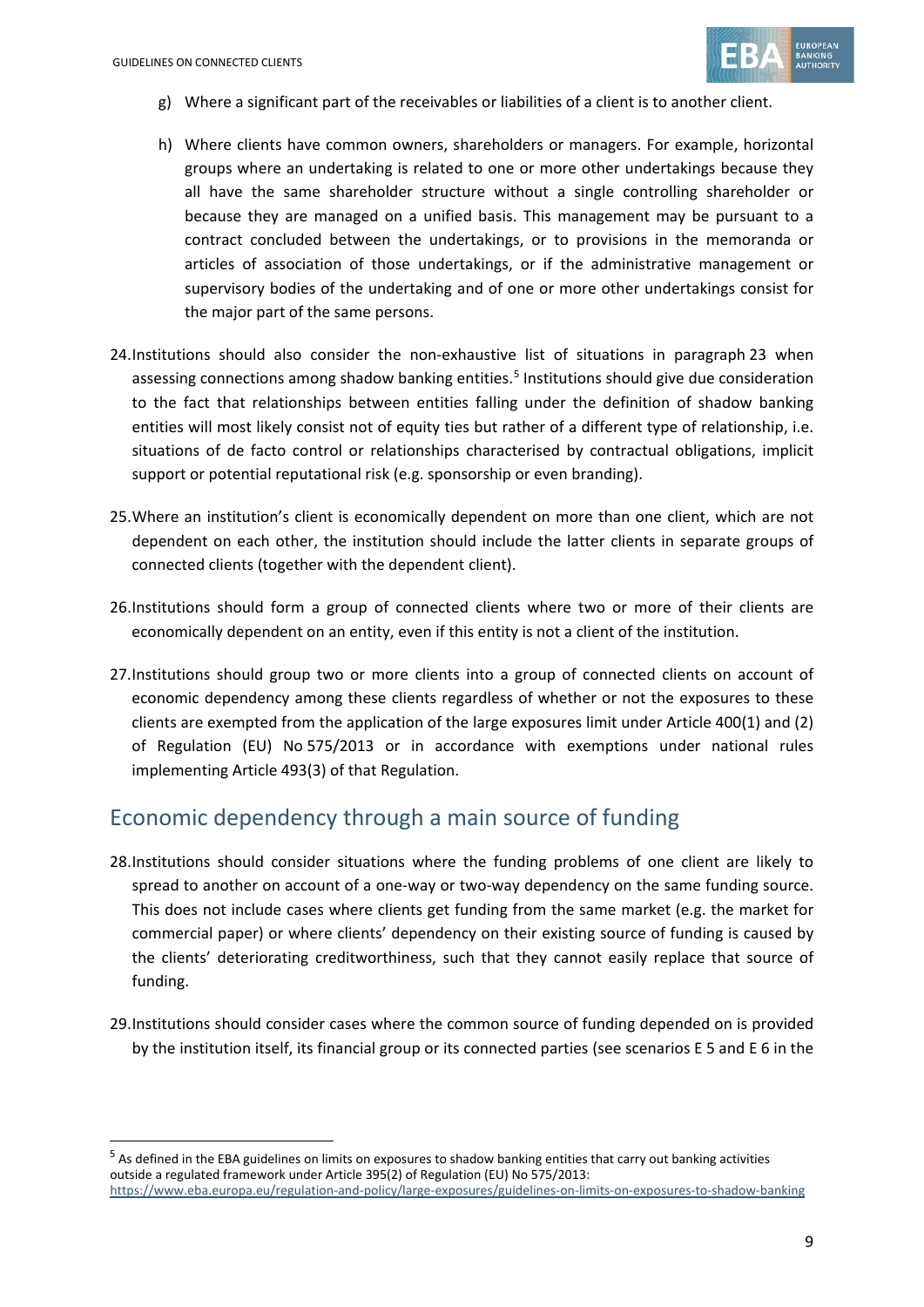

annex)<sup>[6](#page-9-0)</sup>. Being clients of the same institution does not in itself create a requirement to group the clients if the institution providing funding can be easily replaced.

- 30.Institutions should also assess any contagion or idiosyncratic risk that could emerge from the following situations:
	- a) use of one funding entity (e.g. the same bank or conduit that cannot be easily replaced);
	- b) use of similar structures;
	- c) reliance on commitments from one source (e.g. guarantees, credit support in structured transactions or non-committed liquidity facilities), taking into account its solvency, especially where there are maturity mismatches between the maturity of underlying assets and the frequency of the refinancing needs.

<span id="page-9-0"></span><sup>&</sup>lt;sup>6</sup> Recital 54 to Regulation (EU) No 575/2013 sets out that 'In determining the existence of a group of connected clients and thus exposures constituting a single risk, it is also important to take into account risks arising from a common source of significant funding provided by the institution itself, its financial group or its connected parties.'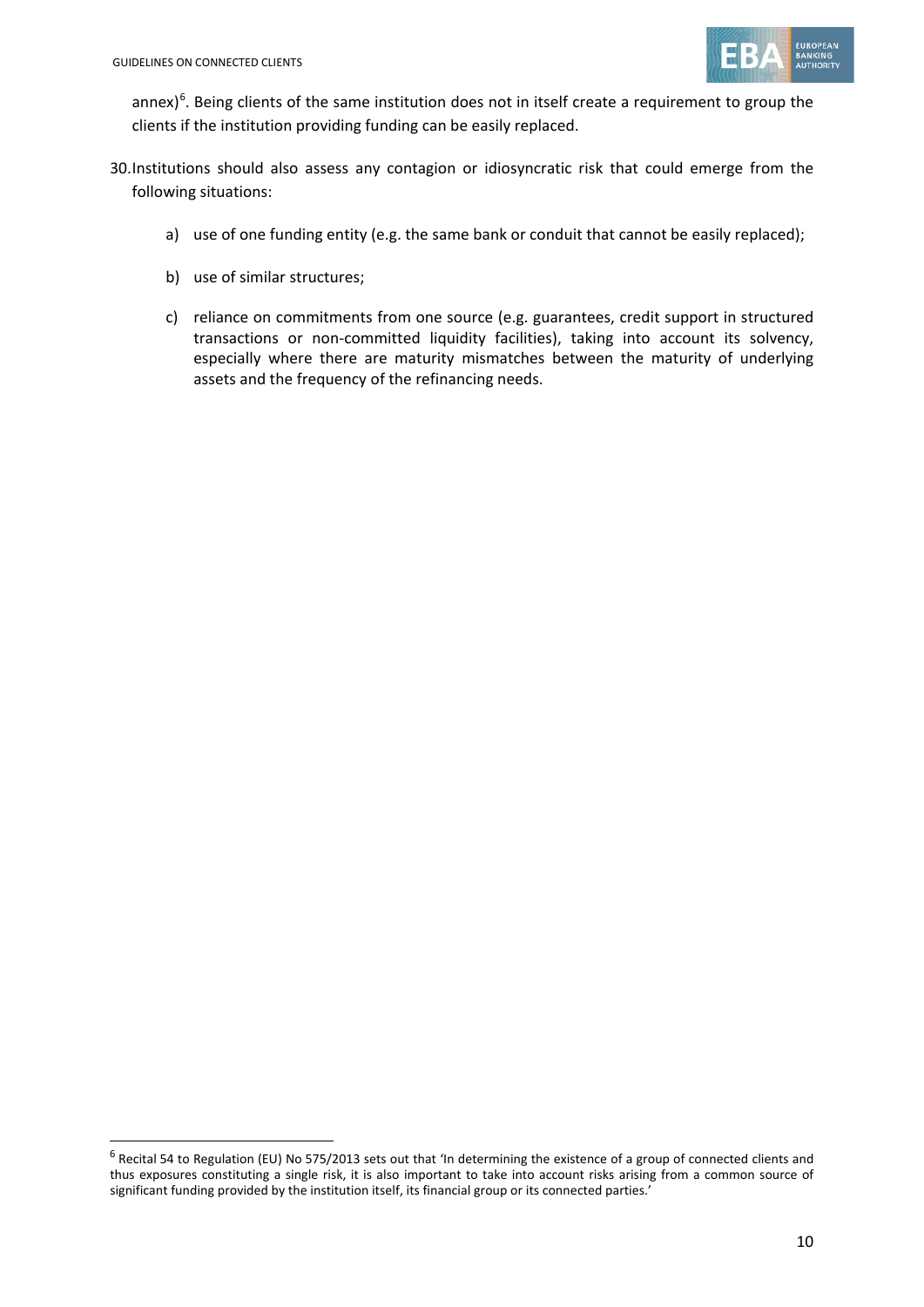

## 7. Relation between interconnectedness through control and interconnectedness through economic dependency

- 31.Institutions should first identify which clients are connected via control in accordance with Article 4(1)(39)(a) of Regulation (EU) No 575/2013 ('control group') and which clients are connected via economic dependency in accordance with Article 4(1)(39)(b) of the same Regulation. Subsequently, institutions should assess whether the identified groups of connected clients need to be (partially) connected themselves (e.g. whether groups of clients connected on account of economic dependency need to be grouped together with a control group).
- 32.In their assessment, institutions should consider each case separately, i.e. identify the possible chain of contagion ('domino effect') based on the individual circumstances (see scenarios C/E 1 and C/E 2 in the annex).
- 33.Where clients that are part of different control groups are interconnected via economic dependency, all entities for which a chain of contagion exists need to be grouped into one group of connected clients. Downstream contagion should always be assumed when a client is economically dependent and is itself the head of a control group (see scenario C/E 3 in the annex). Upstream contagion of clients that control an economically dependent entity should be assumed only when this controlling client is also economically dependent on the entity that constitutes the economic link between the two controlling groups (see scenario C/E 4 in the annex).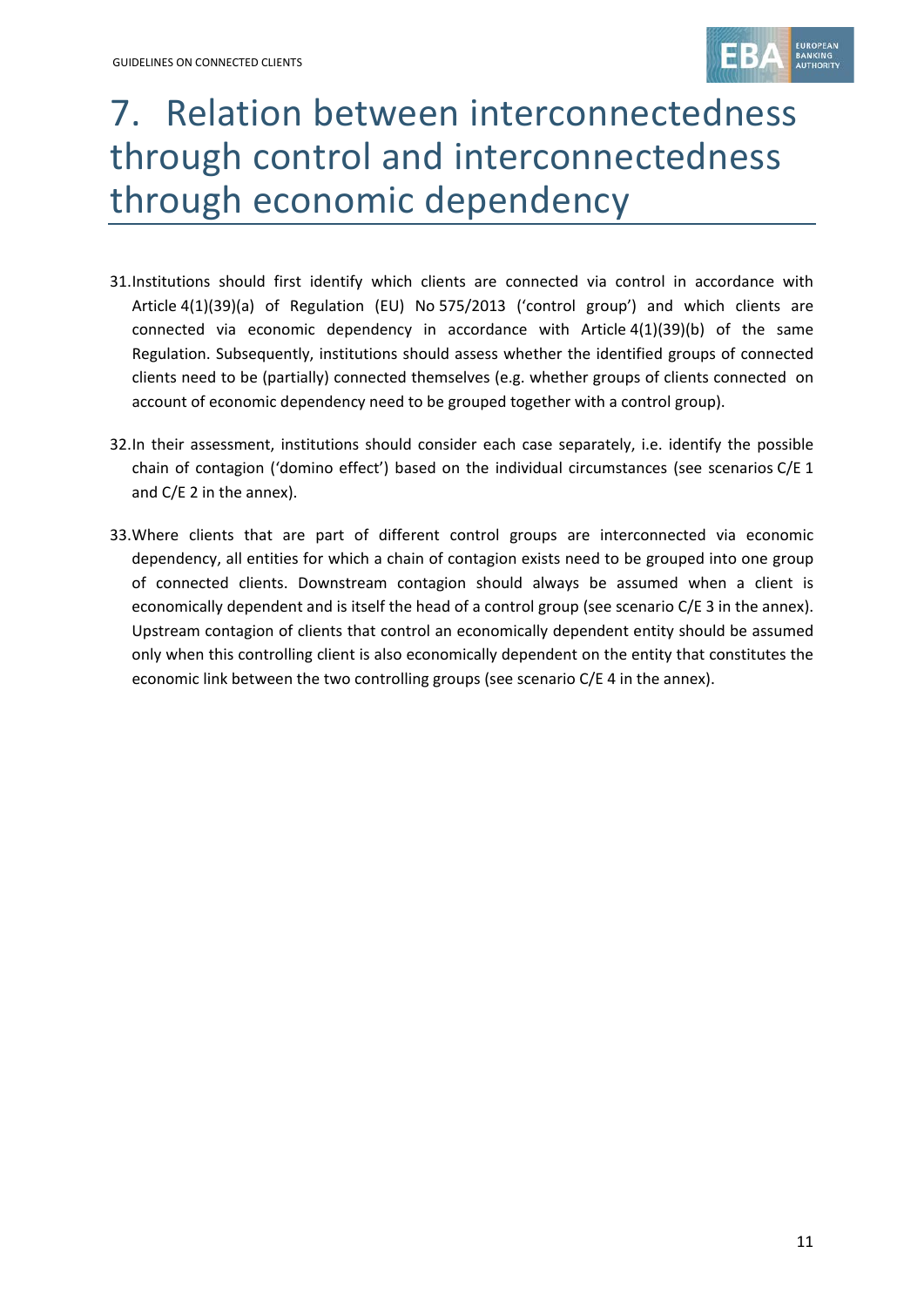

# 8. Control and management procedures for identifying connected clients

- 34.Institutions should have a thorough knowledge of their clients and their clients' relationships. Institutions should also ensure that their staff understand and apply these guidelines.
- 35.Identification of possible connections among clients should be an integral part of an institution's credit granting and surveillance process. The management body and senior management should ensure that adequate processes for the identification of connections among clients are documented and implemented.
- 36.Institutions should identify all control relationships among their clients and document as appropriate. Institutions should also investigate, and document as appropriate, any potential economic dependencies among their clients. Institutions should take reasonable steps and use readily available information to identify these connections. If, for example, an institution becomes aware that clients have been considered interconnected by another institution (e.g. because of the existence of a public register), it should take into account that information.
- 37.The efforts that institutions put into the investigation of economic dependencies among their clients should be proportionate to the size of the exposures. Therefore, institutions should strengthen their investigations, by extensive research of any type of 'soft information' as well as information that goes beyond the institutions' clients, in all cases where the sum of all exposures to one individual client exceeds 5% of Tier 1 capital.<sup>[7](#page-11-0)</sup>
- 38.To assess grouping requirements based on a combination of control and economic dependency relationships, institutions should collect information on all entities forming a chain of contagion. Institutions might not be able to identify all clients that constitute a single risk if there are interconnections that stem from entities that are not in a business relationship with the institution and are therefore unknown to the institution (see scenario Mm 1 in the annex). However, if an institution becomes aware of interconnections via entities outside its clientele, it should use this information when assessing connections.
- 39.Control and management procedures for identifying connected clients should be subject to periodic review to ensure their appropriateness. Institutions should also monitor changes to interconnections, at least in the context of their periodic loan reviews and when a substantial increase to a loan is planned.

<span id="page-11-0"></span> $<sup>7</sup>$  The threshold refers to the institution's Tier 1 capital for the purposes of applying these guidelines on an individual basis.</sup> The threshold refers to the Tier 1 capital of the group of the institution for the purposes of applying these guidelines on a subconsolidated or consolidated basis.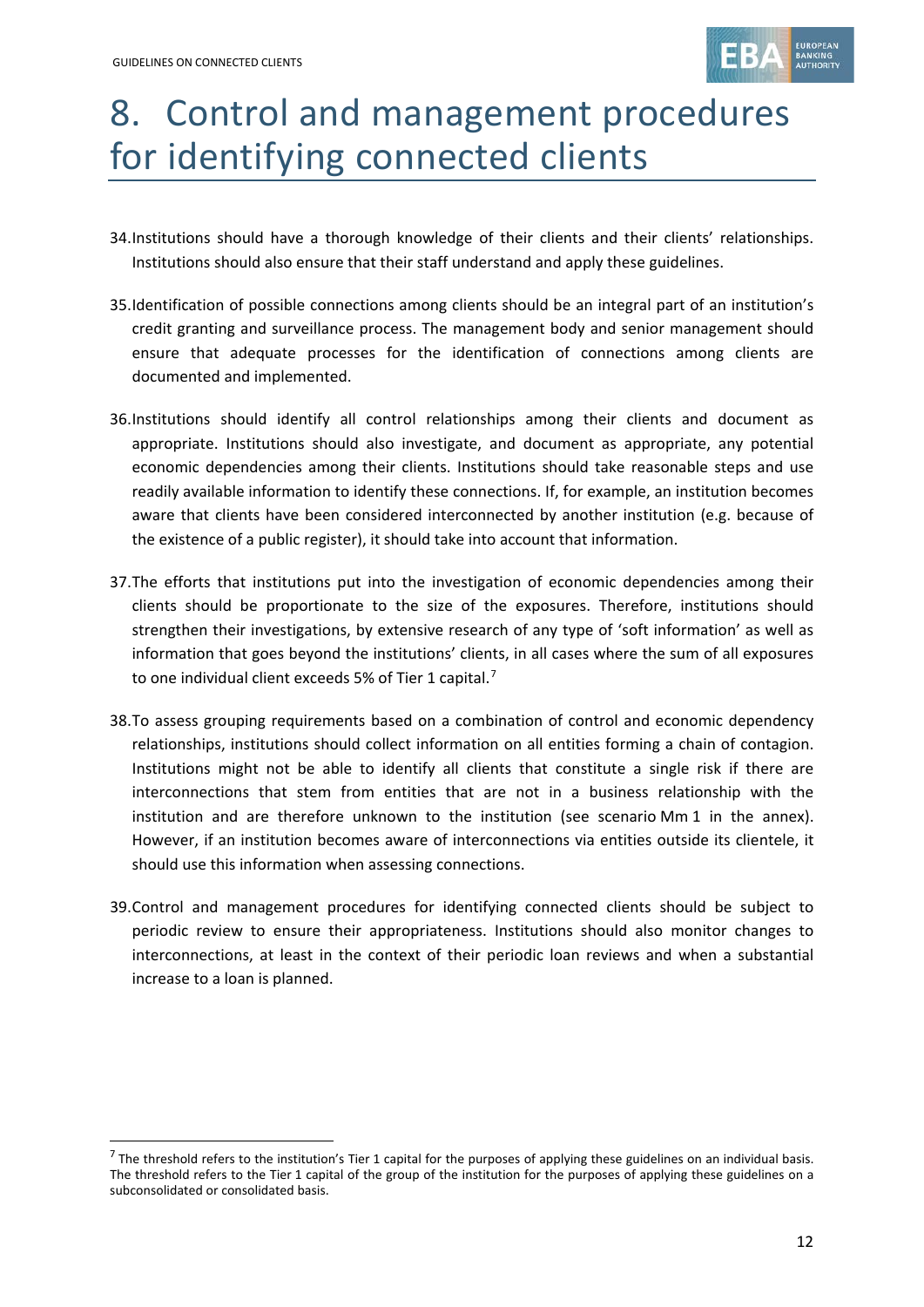

## Annex: Illustrations

The scenarios included in this annex illustrate the application of the guidelines to groups of connected clients falling under the definition in Article 4(1)(39) of Regulation (EU) No 575/2013, from the perspective of the reporting institution.

## **Groups of connected clients based on control**

### **Scenario C 1: Exceptional case (no single risk exists despite the existence of control)**

The reporting institution has exposures to all entities shown below (A, B, C and D). Entity A has control over entities B, C and D. The subsidiaries B, C and D are special purpose entities/ special purpose vehicles (SPEs/SPVs).



To assess if there is no single risk, despite the existence of a control relationship, the reporting institution should assess at least all of the following elements in relation to each of the SPEs/SPVs (entities B, C and D in this scenario):

- i) The absence of economic interdependence or any other factors that could be indicative of a material positive correlation between the credit quality of the parent undertaking A and the credit quality of the SPE/SPV (B, C or D). Among other factors, potential reliance on parent undertaking A for funding sources and some of the criteria preventing the deconsolidation of the SPE/SPV or the derecognition of securitised assets under the applicable accounting rules have to be assessed as potential signs of material positive correlation.
- ii) The specific nature of the SPE/SPV, especially its bankruptcy remoteness (based on Article 300(1) of Regulation (EU) No 575/2013) – in the sense that effective arrangements exist that ensure that the assets of the SPE/SPV will not be available to the creditors of parent undertaking A in the event of its insolvency – and if the debt securities issued by the SPE/SPV normally reference assets that are third parties' liabilities.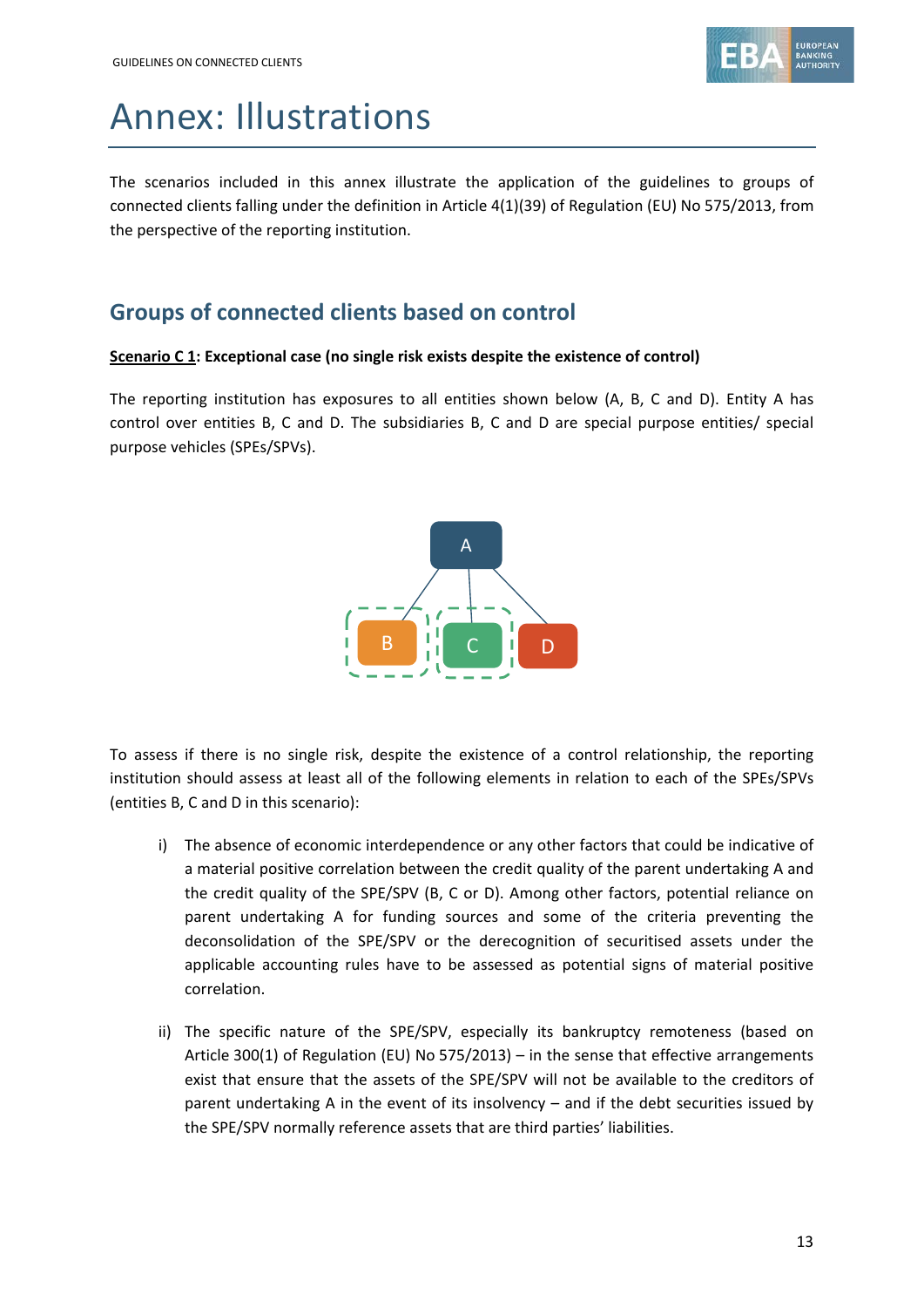

- iii) The structural enhancement in a securitisation, and the delinkage of the obligations of the SPE/SPV from those of parent undertaking A, such as the existence of provisions, in the transactions documentation, ensuring servicing and operational continuity.
- iv) The compliance with the provisions under Article 248 of Regulation (EU) No 575/2013 regarding arm's length conditions.

Having assessed all of these elements, the reporting institution could conclude that, for example, subsidiaries B and C do not constitute a single risk with parent undertaking A. As a result, the reporting institution needs to consider a group of connected clients composed only of clients A and D. The institution should document these assessments and their findings in a comprehensive way.

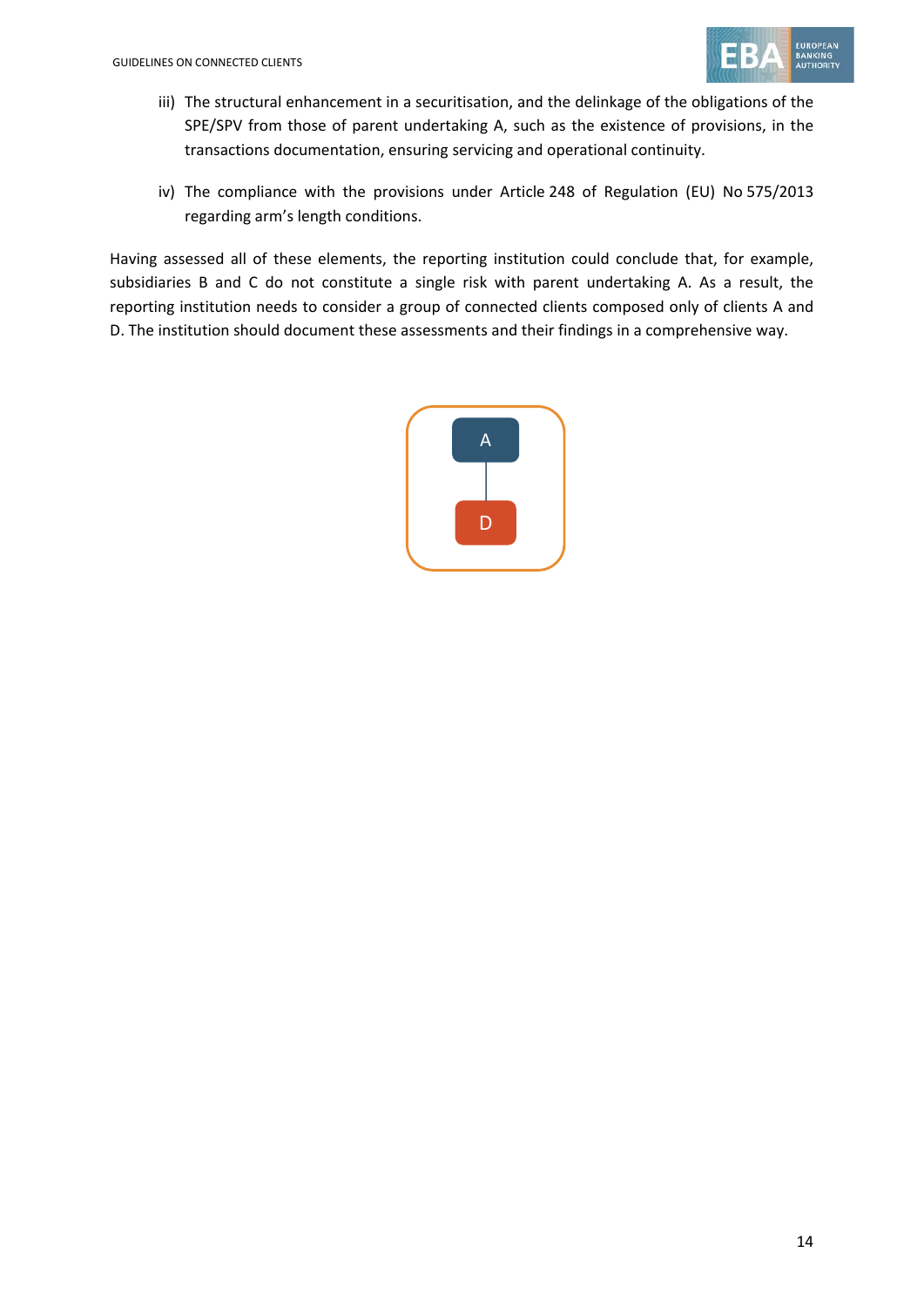

### **Alternative approach for exposures to central governments**

To illustrate the possible scenarios, the following general scenario is used: the central government directly controls four legal persons (A, B, C and D). Entities A and B themselves have direct control over two subsidiaries each  $(A_1/A_2, B_1/B_2)$ . The reporting institution has exposures to the central government and all of the entities shown.



### **Scenario CG 1: Alternative approach – partial use**

The reporting institution could carve out only one group ('central government/A/all controlled or dependent entities of A') and keep the general treatment for the rest ('central government/B, C and D/all controlled or dependent entities of B'):

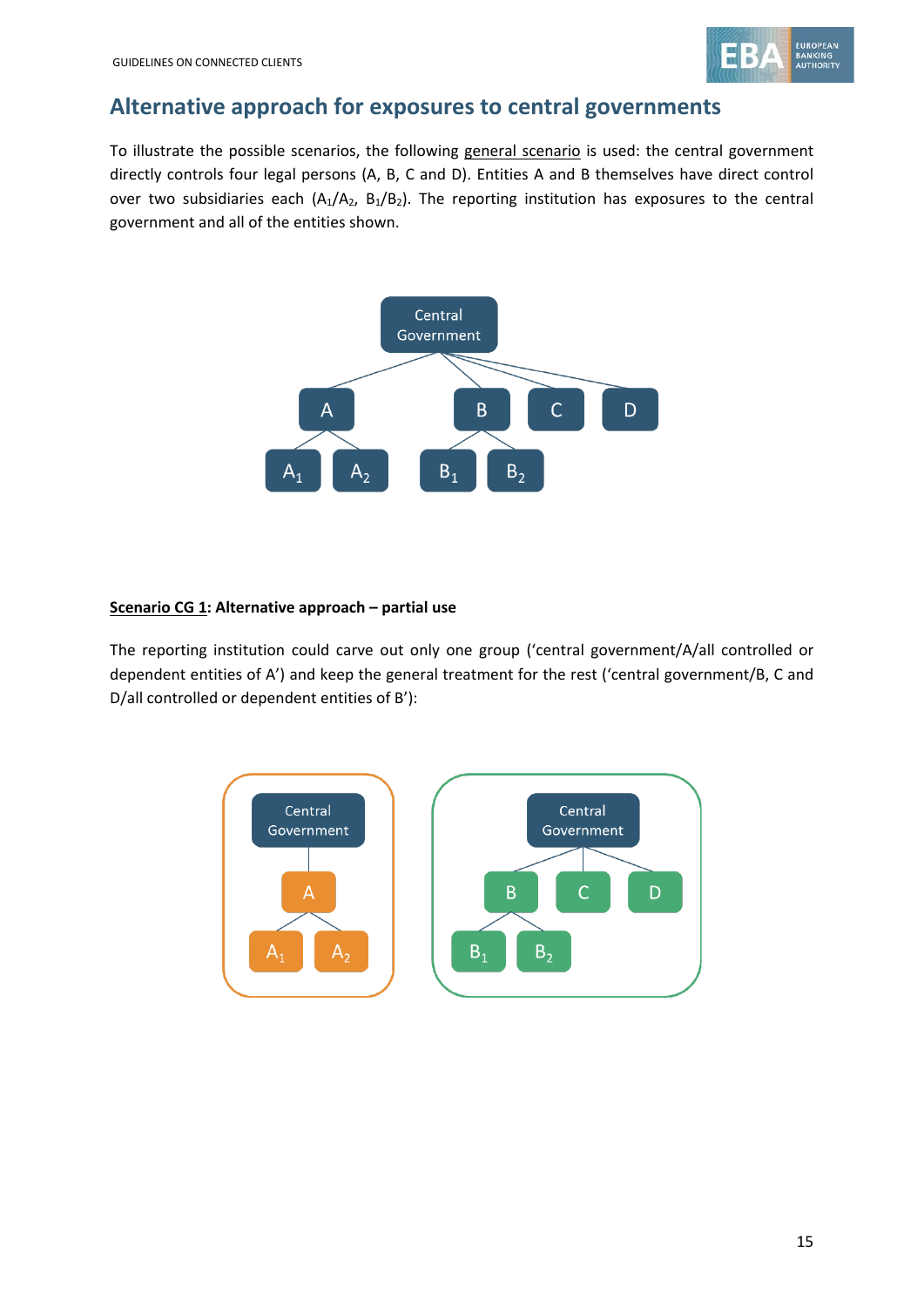

#### **Scenario CG 2: Alternative approach – used for all directly dependent entities**



#### **Scenario CG 3: Alternative approach – applicable on 'first/second level', not below**

In the scenarios CG1 and CG2, entities A, B, C and D constitute the 'second level', i.e. the level directly below the central government ('first level'). Here, a carve-out from the overall group of connected clients is possible. However, entities  $A_1$ ,  $A_2$ ,  $B_1$  and  $B_2$  are only indirectly connected to the central government. A carve-out on their level is not possible (e.g. both  $A_1$  and  $A_2$  need to be included in the group 'central government/A'):

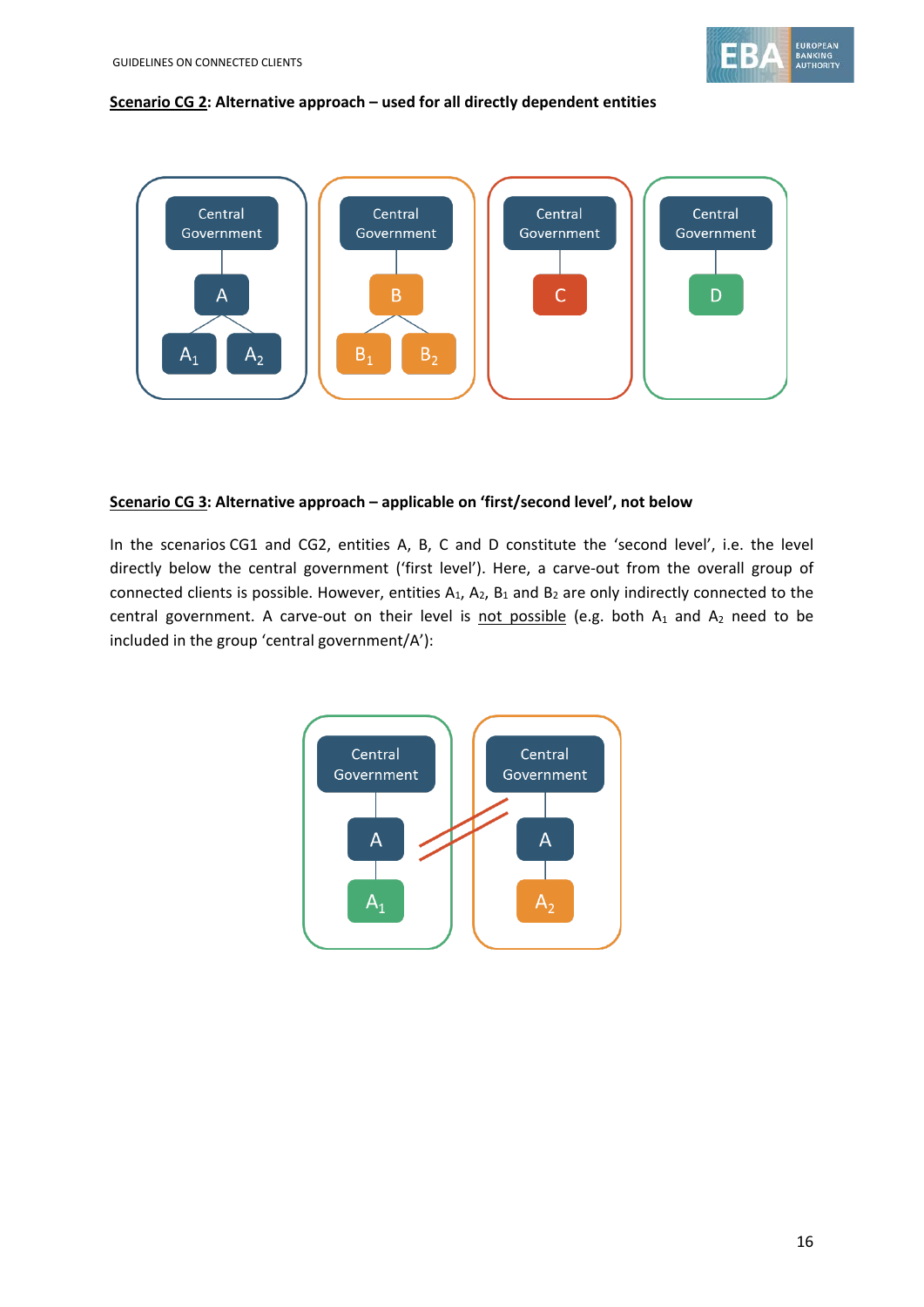

### **Scenario CG 4: 'Horizontal connections' on the 'second level'**

In a variation on the general scenario above, entities A and B are economically dependent (payment difficulties for B would be contagious to A):



Assuming that the reporting institution uses the alternative approach only in part, as described in scenario CG 1 above, the following groups of connected clients need to be considered:

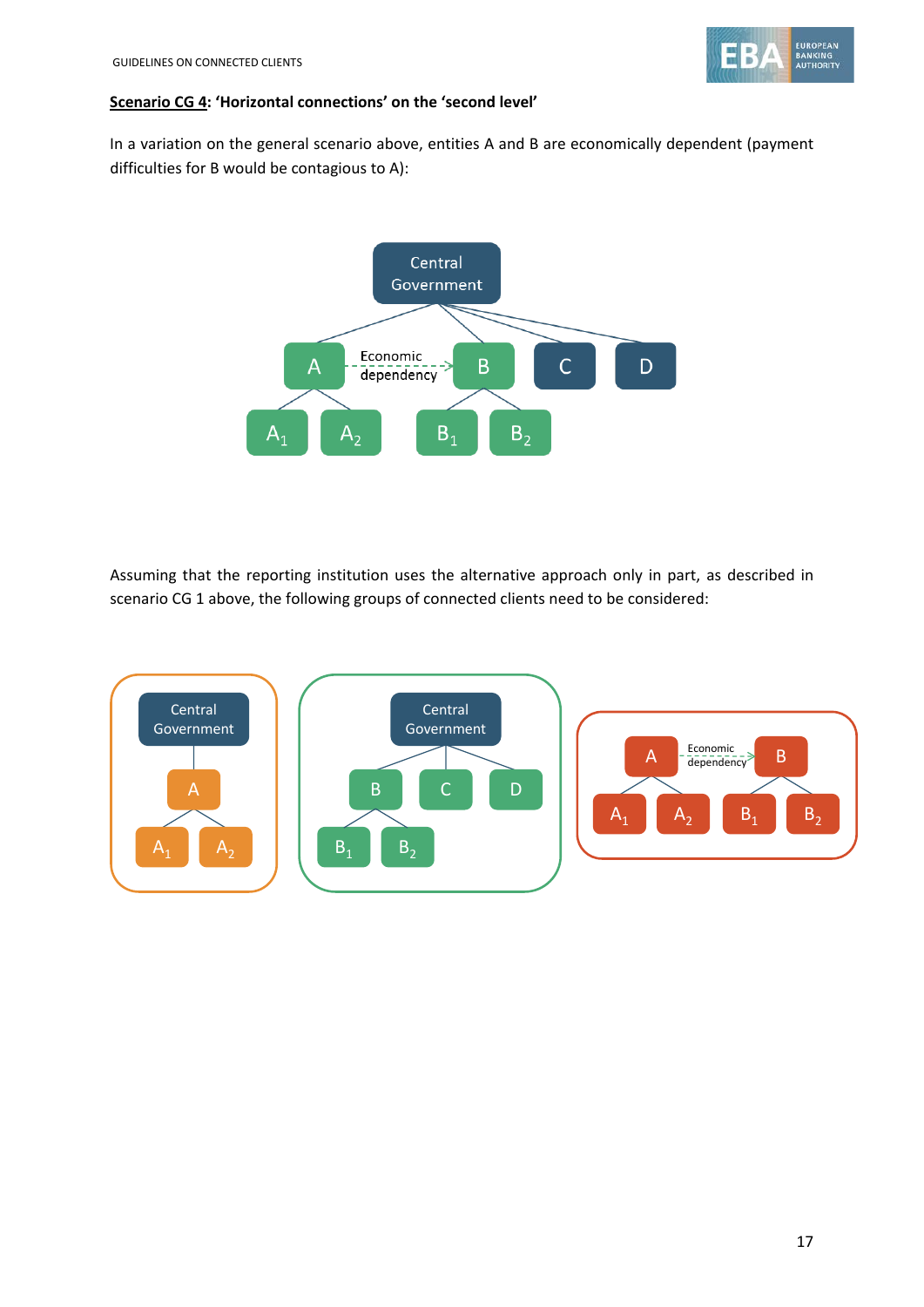

## **Establishing interconnectedness based on economic dependency**

### **Scenario E1: Main case**

The reporting institution has exposures to all entities shown below (A, B, C and D). B, C and D rely economically on A. Hence the underlying risk factor for the institution is in all cases A. The institution has to form one comprehensive group of connected clients, not three individual ones. It is irrelevant that there is no dependency among B, C and D.



### **Scenario E 2: Variation on main case (no direct exposure to source of risk)**

There is a grouping requirement even if the reporting institution does not have a direct exposure to A but is aware of the economic dependency of each client (B, C and D) on A. If possible payment difficulties for A are contagious to B, C and D, they will all experience payment difficulties if A gets into financial trouble. Therefore, they need to be treated as a single risk.



As in scenario E 1, it does not matter that there is no dependency among B, C and D. A causes the grouping requirement, although it is not a client itself and thus is not part of the group of connected clients.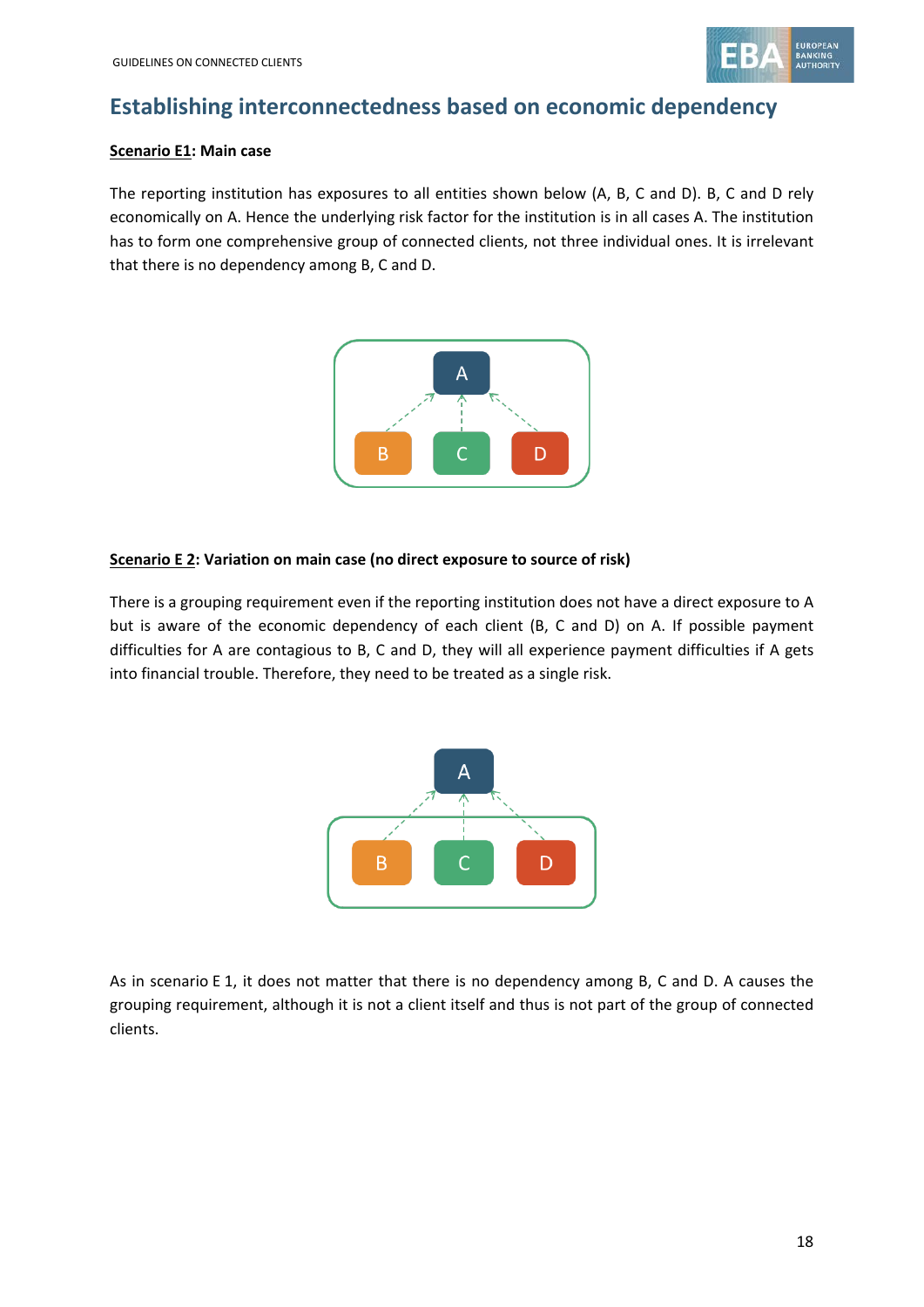

#### **Scenario E 3: Overlapping groups of connected clients**

If an entity is economically dependent on two (or more) other entities (note that the payment difficulties of one of the other entities (A or B) might be sufficient to result in C being in difficulty),



it has to be included in the groups of connected clients of both (all such) entities:



The argument that the exposure to C will be double-counted is not valid because the exposure to C is considered a single risk in two separate groups.

The large exposure limit applies separately (i.e. the limit applies once to exposures to group A/C and once to exposures to group B/C).

As there is no dependency between A and B, no comprehensive group  $(A + B + C)$  needs to be formed.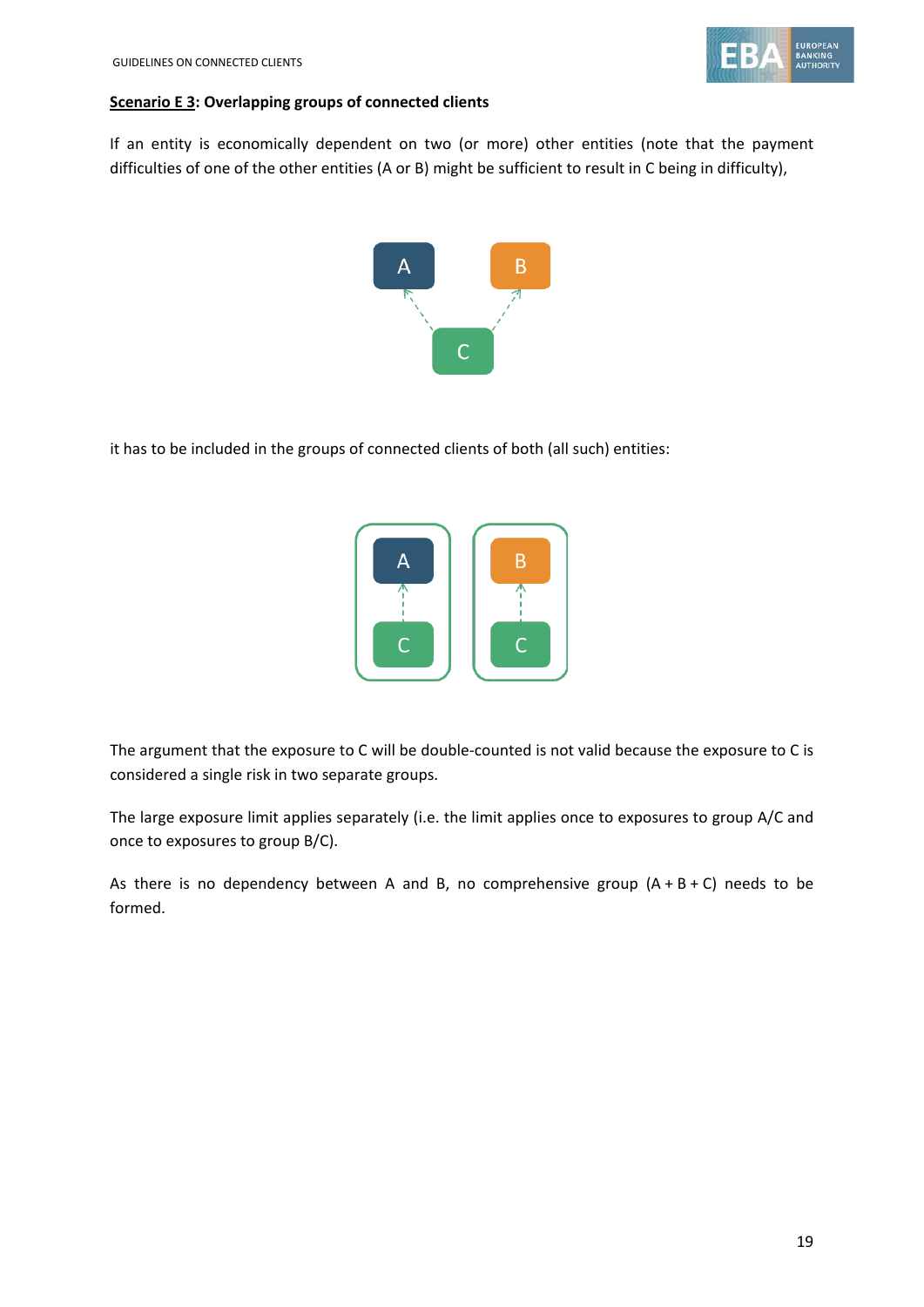

### **Scenario E 4: Chain of dependency**

In the case of a 'chain of dependency', all entities that are economically dependent (even if the dependency is only one way) need to be treated as one single risk. It would not be appropriate to form three individual groups  $(A + B, B + C, C + D)$ .



### **Scenario E 5: Reporting institution as source of funding (no grouping requirement)**

In the following scenario, the reporting institution is the sole provider of funds for three customers. It is not an 'external funding source' that connects the three clients and it is a funding source that can normally be replaced.

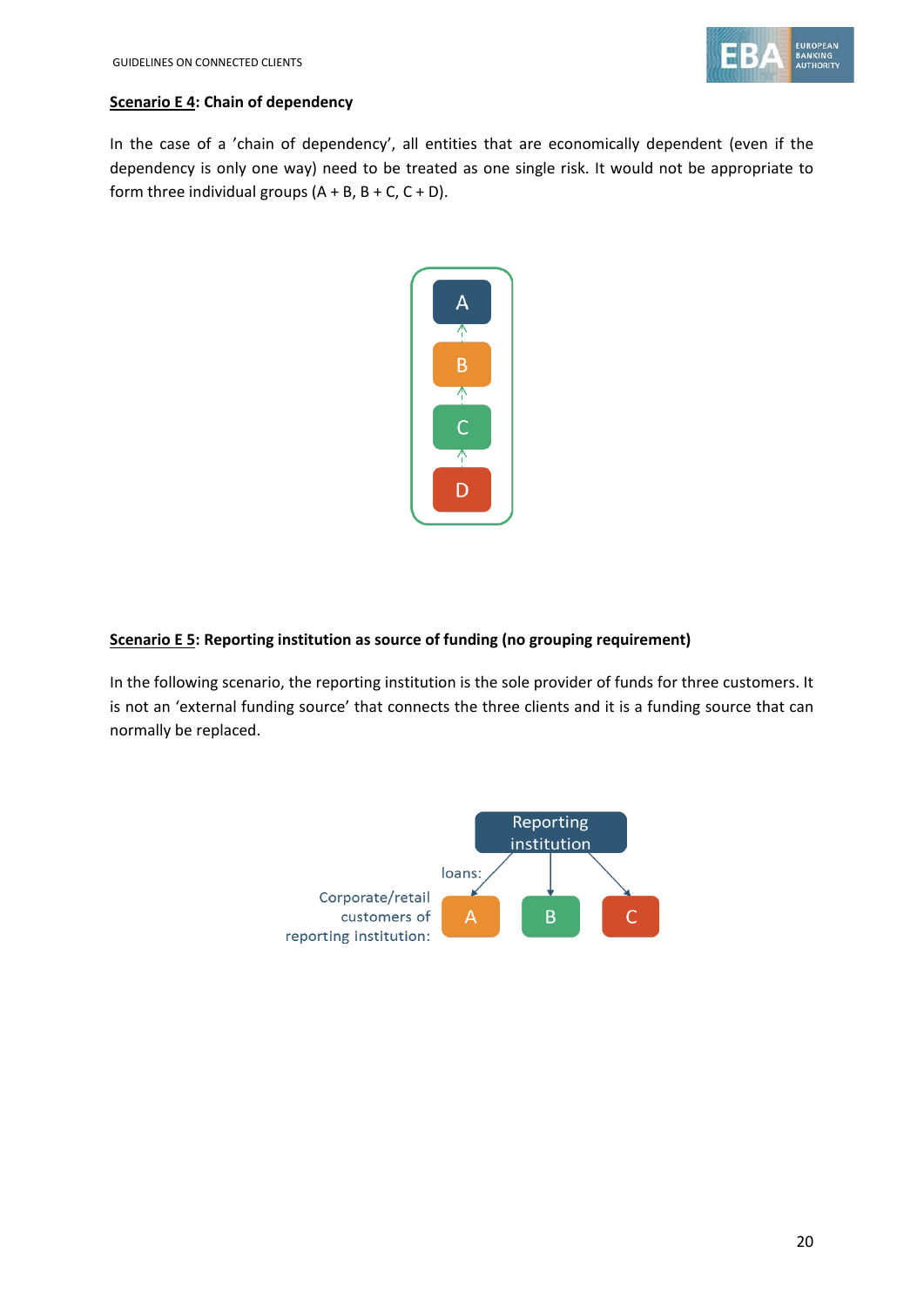

### **Scenario E 6: Reporting institution as source of funding (grouping requirement)**

In the following scenario, the reporting institution is the liquidity provider of three SPVs or conduits (similar structures):



In such a case, the reporting institution itself can constitute the source of risk (the underlying risk factor) as recognised in recital 54 to Regulation (EU) No 575/2013:<sup>[8](#page-20-0)</sup>



In the scenario above, it does not make a difference whether the liquidity lines are directly to the SPV or to underlying assets within the SPV; what matters is the fact that liquidity lines are likely to be drawn on simultaneously. Diversification and quality of the assets are also not considerations in this scenario, nor is the reliance on investors in the same sector (e.g. investors in the ABCP market), as the single risk is created by the use of similar structures and the reliance on commitments from one source (i.e. the reporting institution as the originator and sponsor of the SPVs).

## **Relation between interconnectedness through control and interconnectedness through economic dependency**

<span id="page-20-0"></span><sup>8</sup> Recital 54 to Regulation (EU) No 575/2013 reads: 'In determining the existence of a group of connected clients and thus exposures constituting a single risk, it is also important to take into account risks arising from a common source of significant funding provided by the institution itself, its financial group or its connected parties.'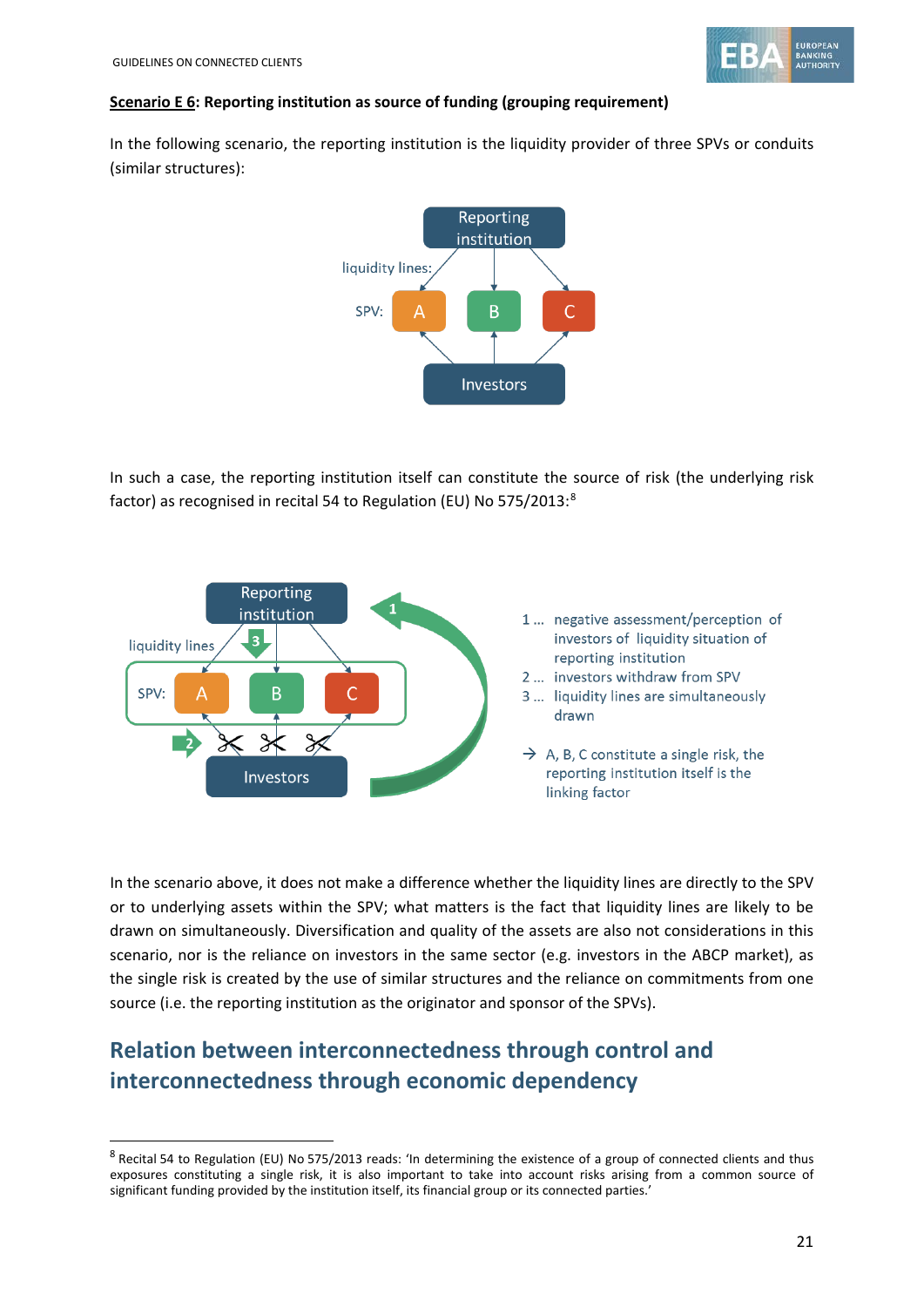

#### **Scenario C/E 1: Combined occurrence of control and economic dependency (one-way dependency)**

In the following scenario, the reporting institution has exposures to all entities shown in the diagram below. A controls  $A_1$  and  $A_2$ , B controls  $B_1$ . Furthermore,  $B_1$  is economically dependent on  $A_2$  (oneway dependency):



Grouping requirement: In this scenario, the reporting institution should come to the conclusion that  $B_1$  is in any case to be included in the group of connected clients of A (the group thus consisting of A,  $A_1$ ,  $A_2$  and  $B_1$ ) as well as of B (the group thus consisting of B and  $B_1$ ):



In case of financial problems for A,  $A_2$  and ultimately  $B_1$  will also experience financial difficulties on account of their legal (A<sub>2</sub>) and economic (B<sub>1</sub>) dependency respectively. The forming of three different groups  $(A + A_1 + A_2, A_2 + B_1, B + B_1)$  would not be sufficient to capture the risk stemming from A, because  $B_1$ , although dependent on  $A_2$  and thus on A itself, would be carved out of the single risk of group A.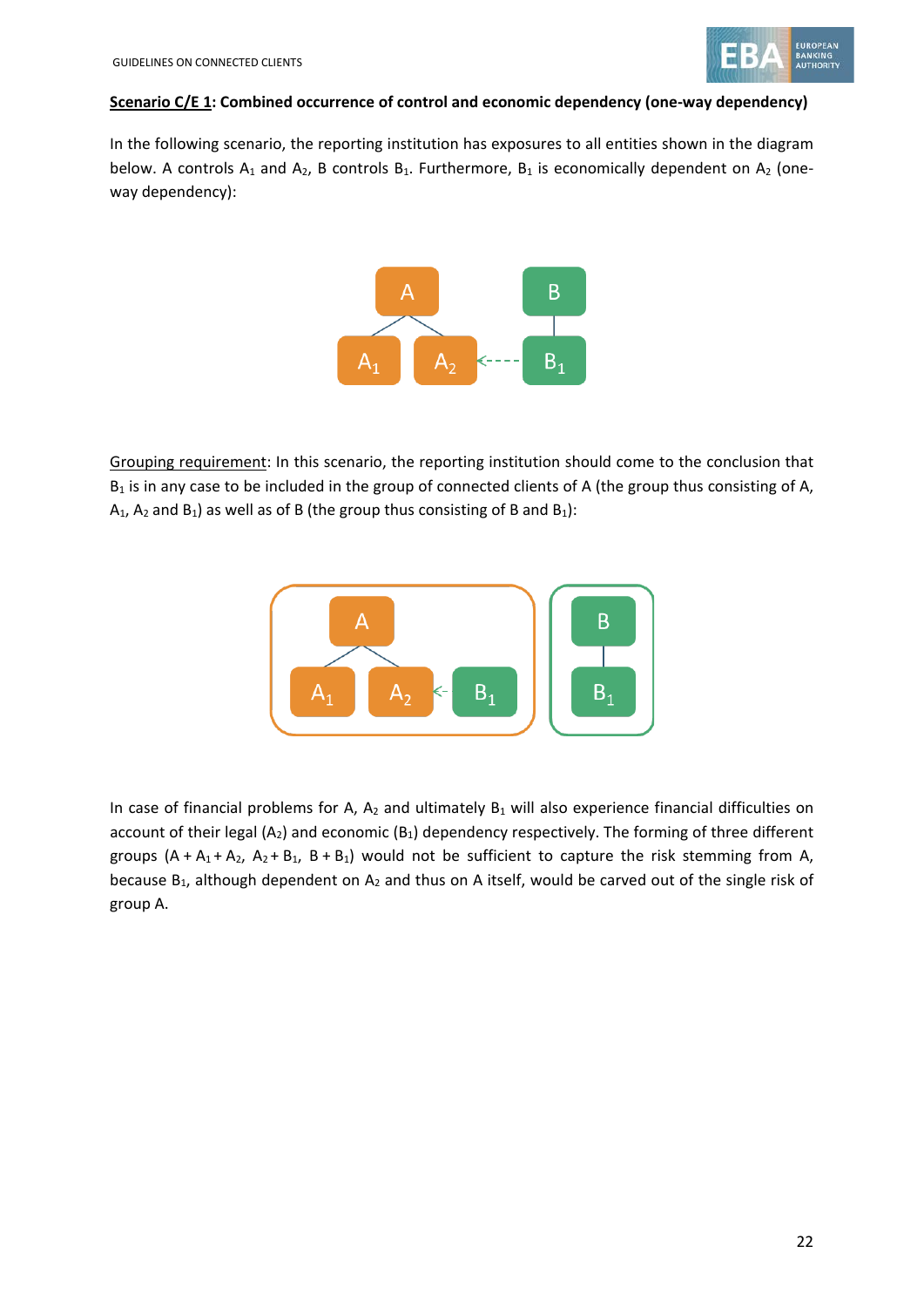

### **Scenario C/E 2: Combined occurrence of control and economic dependency (two-way dependency)**

In this scenario, the economic dependency of  $A_2$  and  $B_1$  is not only one way but mutual:



Grouping requirement:  $A_2$  would need to be included additionally in group B, and  $B_1$  would need to be included additionally in group A:

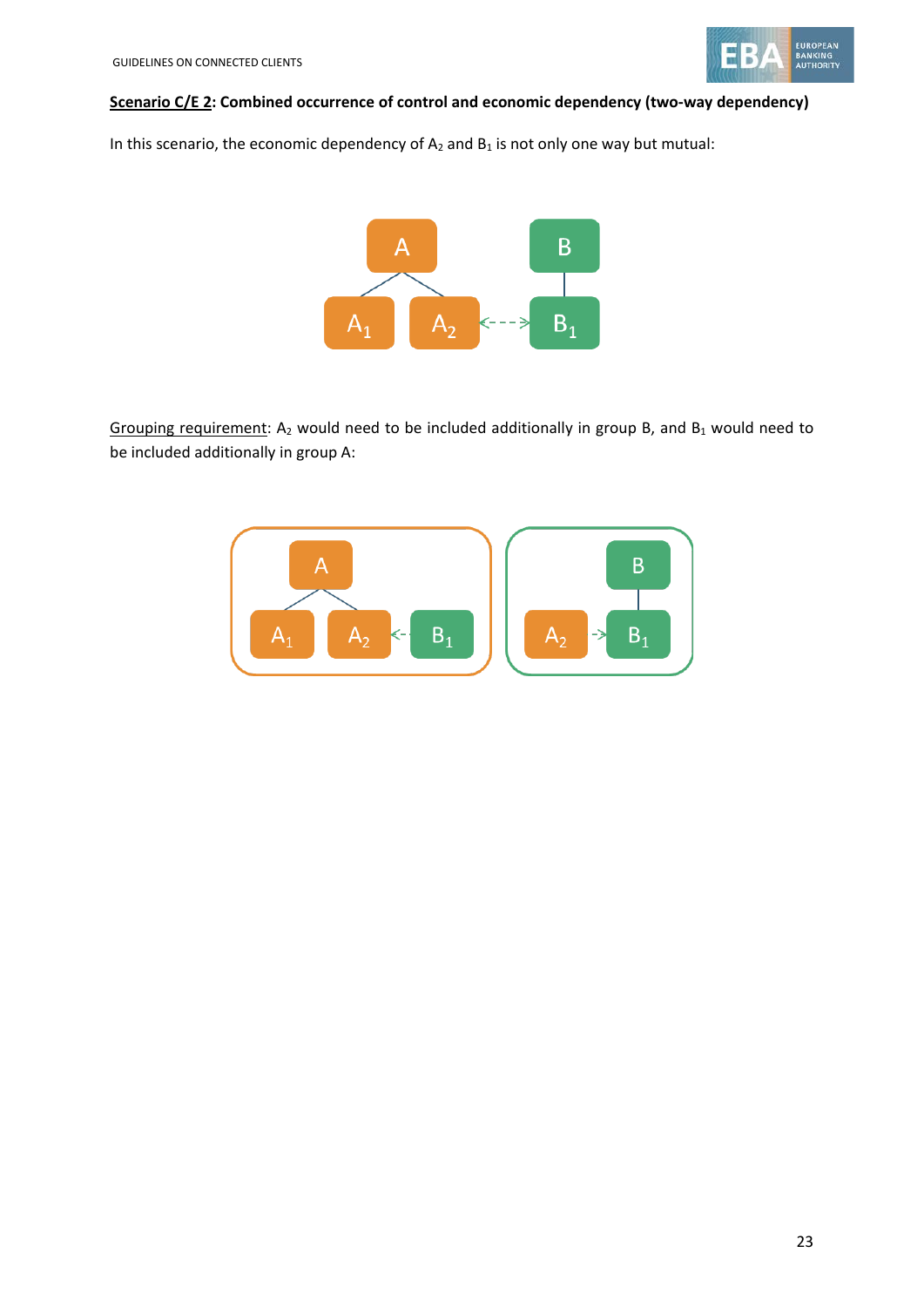

### **Scenario C/E 3: Downstream contagion**

In a variation on scenario C/E 1 above,  $B_1$  also controls two entities ( $B_2$  and  $B_3$ ). In this case, the financial difficulties of A will pass through  $A_2$  and  $B_1$  down to the two subsidiaries of  $B_1$  ('downstream contagion').



Grouping requirement:

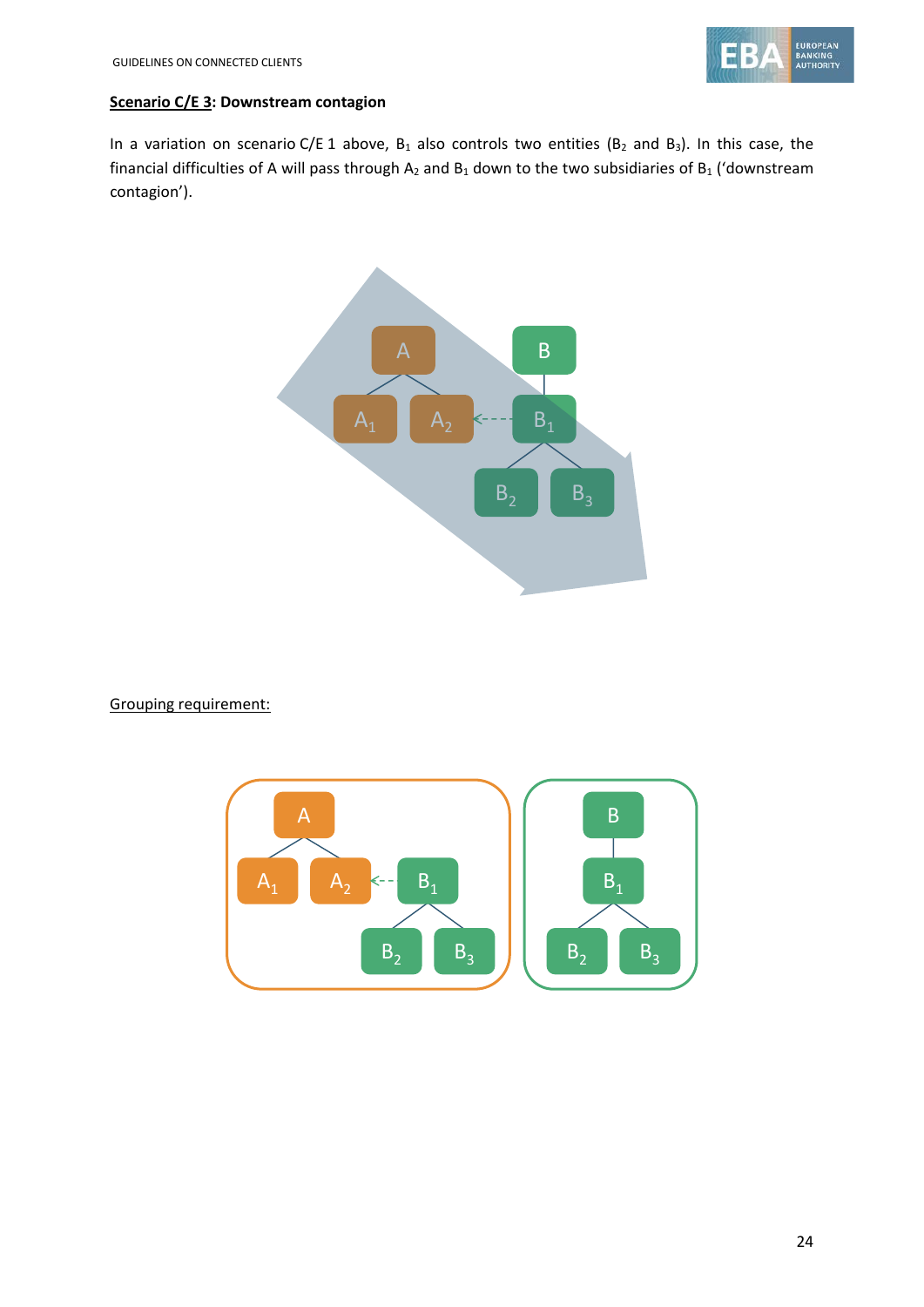### **Scenario C/E 4: Upstream contagion**

The control relationship between B and  $B_1$  does not automatically lead to including B in the group of connected clients of A, as financial problems for A are not likely to result in financial difficulties for B. However, the controlling entity B needs to be included in the group of A if  $B_1$  forms such an important part of group B that B is economically dependent on  $B_1$ . In this case, the financial difficulties of A will proceed not only downwards but also upwards to B, causing payment difficulties for B (i.e. all entities now form a single risk).



Grouping requirement: